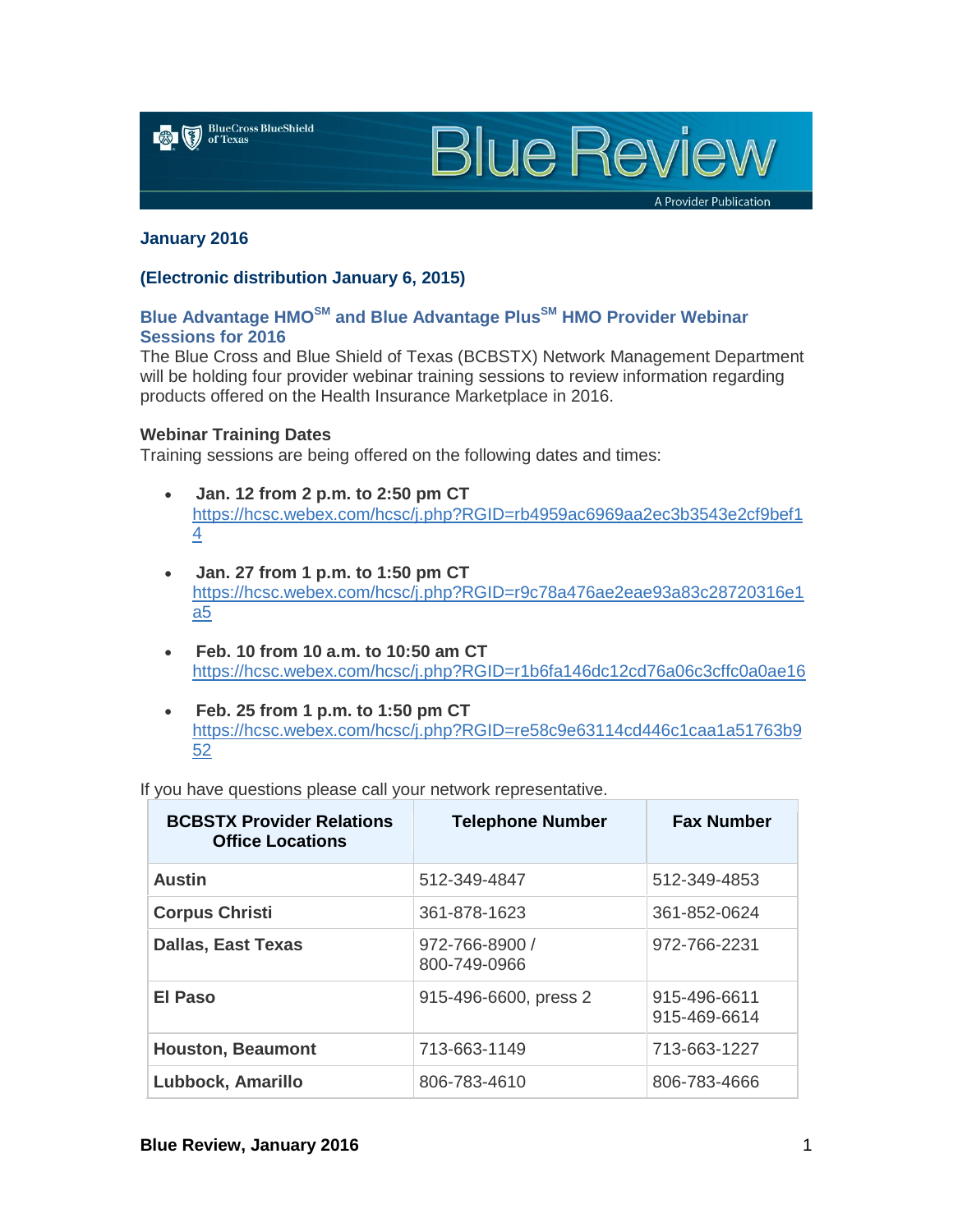| Midland, Abilene, San Angelo | 432-620-1406 | 432-620-1428 |
|------------------------------|--------------|--------------|
| <b>San Antonio</b>           | 361-878-1623 | 361-852-0624 |

# **Implementation Reminder: Three New Facility Rules for ClaimsXten™, Effective Feb. 22, 2016**

Listed below are details regarding three new facility rules that were originally scheduled to be added to our claims processing system effective Oct. 12, 2015, as an enhancement to our ClaimsXten code auditing tool. **Please note that the deployment of these rules has been postponed to on or after Feb. 22, 2016.** [A notice regarding](http://www.bcbstx.com/provider/news/2015_07_13.html)  [this change in effective date](http://www.bcbstx.com/provider/news/2015_07_13.html) was published in the News and Updates section of the Blue Cross and Blue Shield of Texas (BCBSTX) provider website on Oct. 1, 2015.

Beginning on or after Feb. 22, 2016, Blue Cross and Blue Shield of Texas (BCBSTX) will enhance the ClaimsXten code auditing tool by adding three new outpatient facility rules into our claim processing system. These new rules will apply for claims with dates of service on or after Feb. 22, 2016. We've summarized the new rules below:

## **Medically Unlikely Edits (MUEs) Multiple Lines Facility Rule**

This new facility rule identifies claim lines where the MUE has been exceeded for a Healthcare Common Procedure Coding System (HCPCS) or Current Procedural Terminology (CPT $^{\circledast}$ ) code, reported by the same provider, for the same member/subscriber, on the same date of service.

An MUE is an edit that reviews claims for units of service for a HCPCS or CPT code for services rendered by a single provider/supplier to a single beneficiary on the same date of service.

The ideal MUE is the maximum units of service that would be reported for a HCPCS or CPT code on the vast majority of appropriately reported claims. The maximum allowed is the total number of times per date of service that a given procedure code may be appropriately submitted by the same provider.

## **Outpatient Code Editor (OCE) CMS CCI Bundling Rule**

This new facility rule identifies claims containing code pairs found to be unbundled according to Centers for Medicare & Medicaid Services (CMS) Integrated Outpatient Code Editor (I/OCE). One of the functions of the I/OCE is to edit claims data to help identify inappropriate coding due to the following reasons: The procedure is a mutually exclusive procedure that is not allowed by the Correct Coding Initiative (CCI) and/or the procedure is a component of a comprehensive procedure that is not allowed by the CCI.

## **Unbundled Pairs Outpatient Rule**

This new facility rule identifies the unbundling of multiple surgical codes when submitted on facility claims. This rule detects surgical code pairs that may be inappropriate for one of the following reasons: one code is a component of the other code, or these codes would not reasonably be performed together on the same date of service.

The ClaimsXten tool offers flexible, rules-based claims management with the capability of creating customized rules, as well as the ability to read historical claims data. ClaimsXten can automate claim review, code auditing and payment administration, which we believe results in improved performance of overall claims management.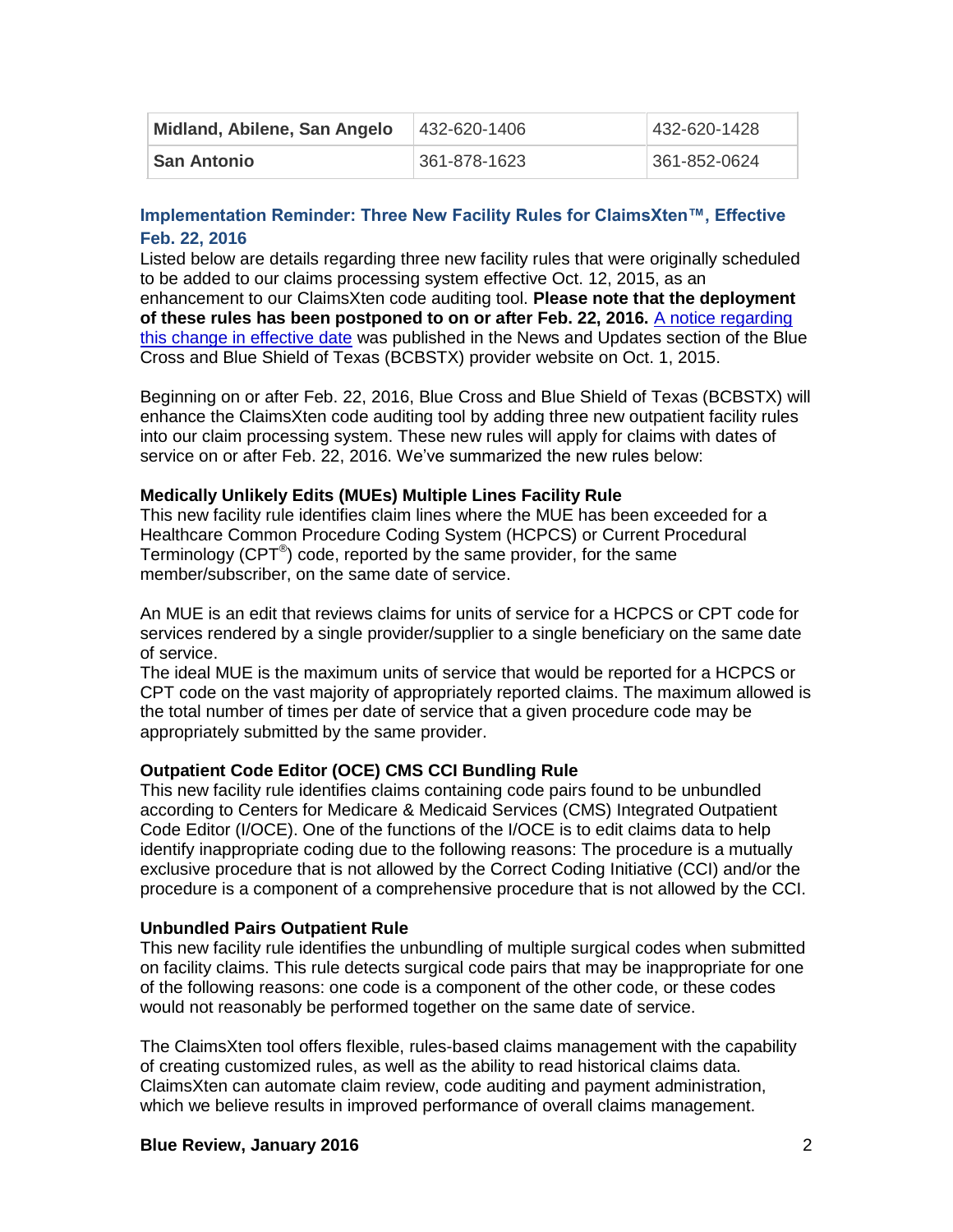To help determine how coding combinations on a particular claim may be evaluated during the claim adjudication process, you may continue to utilize Clear Claim Connection<sup>TM</sup> (C3). C3 is a free, online reference tool that mirrors the logic behind BCBSTX's code-auditing software. For more information on C3 and ClaimsXten, including answers to frequently asked questions, refer to the [Education &](http://www.bcbstx.com/provider/tools/clear_claim_connection.html)  [Reference/Provider Tools/Clear Claim Connection](http://www.bcbstx.com/provider/tools/clear_claim_connection.html) page on our provider website. Information also may be published in upcoming issues of *Blue Review.*

*ClaimsXten and Clear Claim Connection are trademarks of McKesson Information Solutions, Inc., an independent third-party vendor that is solely responsible for it products and services.*

*CPT copyright 2015 American Medical Association (AMA). All rights reserved. CPT is a registered trademark of the AMA.*

#### **Pharmacy Program Benefit Changes – Effective Jan. 1, 2016**

Blue Cross and Blue Shield of Texas (BCBSTX) will be implementing pharmacy benefit changes as of Jan. 1, 2016, for some members with prescription drug benefits administered through Prime Therapeutics.\*

Based on claims data, letters will be sent from BCBSTX to alert members/subscribers who may be taking, or who may have been prescribed, a medication that may be affected by the 2016 pharmacy benefit changes. A summary of the changes, as outlined in the member/subscriber letters, is included below for your reference.

**Drug List Changes** – Some members'/subscribers' plans may now be based on the Generics Plus Drug List. As a result, select medications will move to a higher copay/coinsurance payment tier.

**Medication Coverage Exclusions** – Most brand-name proton pump inhibitor (PPI) drugs will no longer be covered under the member's/subscriber's pharmacy benefit. Select drug classes and/or brand-name drugs may also no longer be covered under the member's/subscriber's pharmacy benefit. As a reminder, medications that have not received FDA approval are not covered under the BCBSTX pharmacy benefit.

**Specialty Drug Changes** – Some members'/subscribers' plans may require the member//subscriber to obtain self-administered specialty medications from a specialty pharmacy included in the BCBSTX preferred specialty network. If the member/subscriber does not use the preferred specialty network, they will pay the specialty copay/coinsurance, based on their benefit, plus an out-of-network fee.

Starting Jan. 1, 2016, the BCBSTX preferred specialty network will be expanded to include additional oral oncology and hemophilia specialty pharmacies, including Prime Therapeutics Specialty Pharmacy. For members with an individual benefit plan offered on/off the Texas Health Insurance Marketplace, self-administered specialty medications will move to a coinsurance amount rather than a fixed copay (i.e. \$150 in 2015). To help your patients receive the highest level of benefits, be sure their self-administered specialty medications are filled at a BCBSTX preferred specialty pharmacy.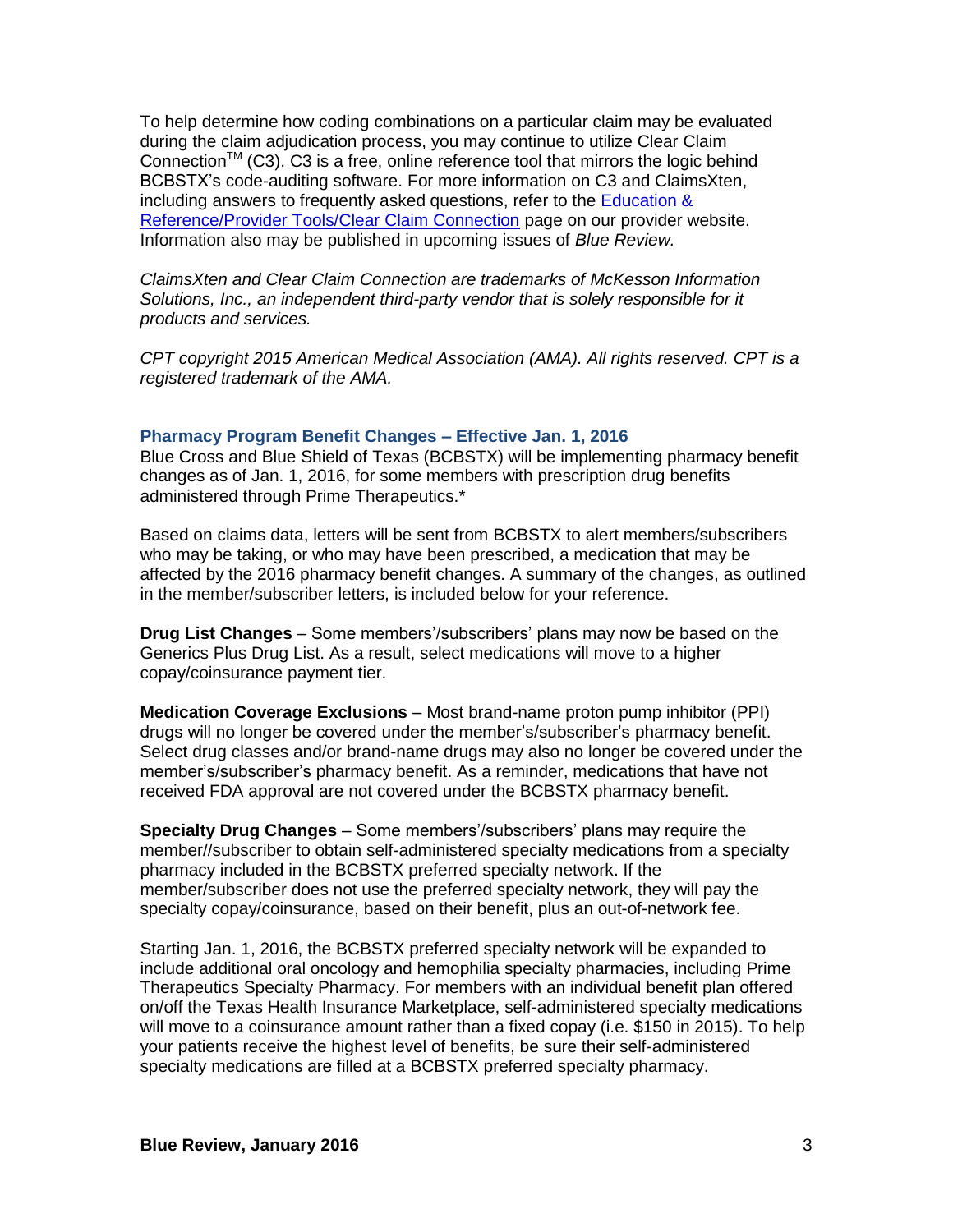**Utilization Management Program Changes** – Some members'/subscribers' plans may now be subject to new prior authorization and step therapy programs and/or dispensing limits. Members/Subscribers taking select medications included in these programs may need to meet certain criteria, such as an approval of a prior authorization request, for coverage consideration.

**New Preferred Pharmacy Network** – For members/subscribers with an individual or employer-offered benefit plan offered on/off the Texas Health Insurance Marketplace, this new pharmacy network will offer the lowest copay/coinsurance amounts. Members/Subscribers filling prescriptions at a non-preferred in-network pharmacy may pay a higher copay/coinsurance amount.

Please note: prescriptions filled at a retail pharmacy for a 90-day supply must be filled at either a pharmacy in this new network or through mail order for coverage consideration.

If your patients have questions about their pharmacy benefits, please advise them to contact the Pharmacy Program number on their member/subscriber ID card. Members/Subscribers also may visit bcbstx.com and log in to [Blue Access for](http://www.bcbstx.com/)  [Members](http://www.bcbstx.com/)<sup>SM</sup> for a variety of online resources.

*\*Changes to be implemented, as applicable, based on the member's/subscriber's 2016 plan renewal, or new plan effective date. These changes do not apply to members/subscribers with Medicare Part D or Medicaid coverage.*

*Prime Therapeutics LLC is a pharmacy benefit management company. BCBSTX contracts with Prime to provide pharmacy benefit management, prescription home delivery and specialty pharmacy services. BCBSTX, as well as several other independent Blue Cross and Blue Shield Plans, has an ownership interest in Prime. Prime Therapeutics Specialty Pharmacy LLC (Prime Specialty Pharmacy) is a registered trademark of Prime Therapeutics.*

*The information mentioned here is for informational purposes only and is not a substitute*  for the independent medical judgment of a physician. Physicians are to exercise their *own medical judgment. Pharmacy benefits and limits are subject to the terms set forth in the member's certificate of coverage which may vary from the limits set forth above. The listing of any particular drug or classification of drugs is not a guarantee of benefits. Members/Subscribers should refer to their certificate of coverage for more details, including benefits, limitations and exclusions. Regardless of benefits, the final decision about any medication is between the member/subscriber and their health care provider.*

## **Pharmacy Program Updates: Quarterly Pharmacy Changes Effective Jan. 1, 2016 Drug List (Formulary) Changes**

Based on the availability of new prescription medications and the Prime's National Pharmacy and Therapeutics Committee's review of changes in the pharmaceuticals market, some revisions were made to the Blue Cross and Blue Shield of Texas (BCBSTX) standard drug list and generics plus drug list effective Jan. 1, 2016.

**Brand Medications Added to the Standard and Generics Plus Drug Lists, Effective Jan. 1, 2016**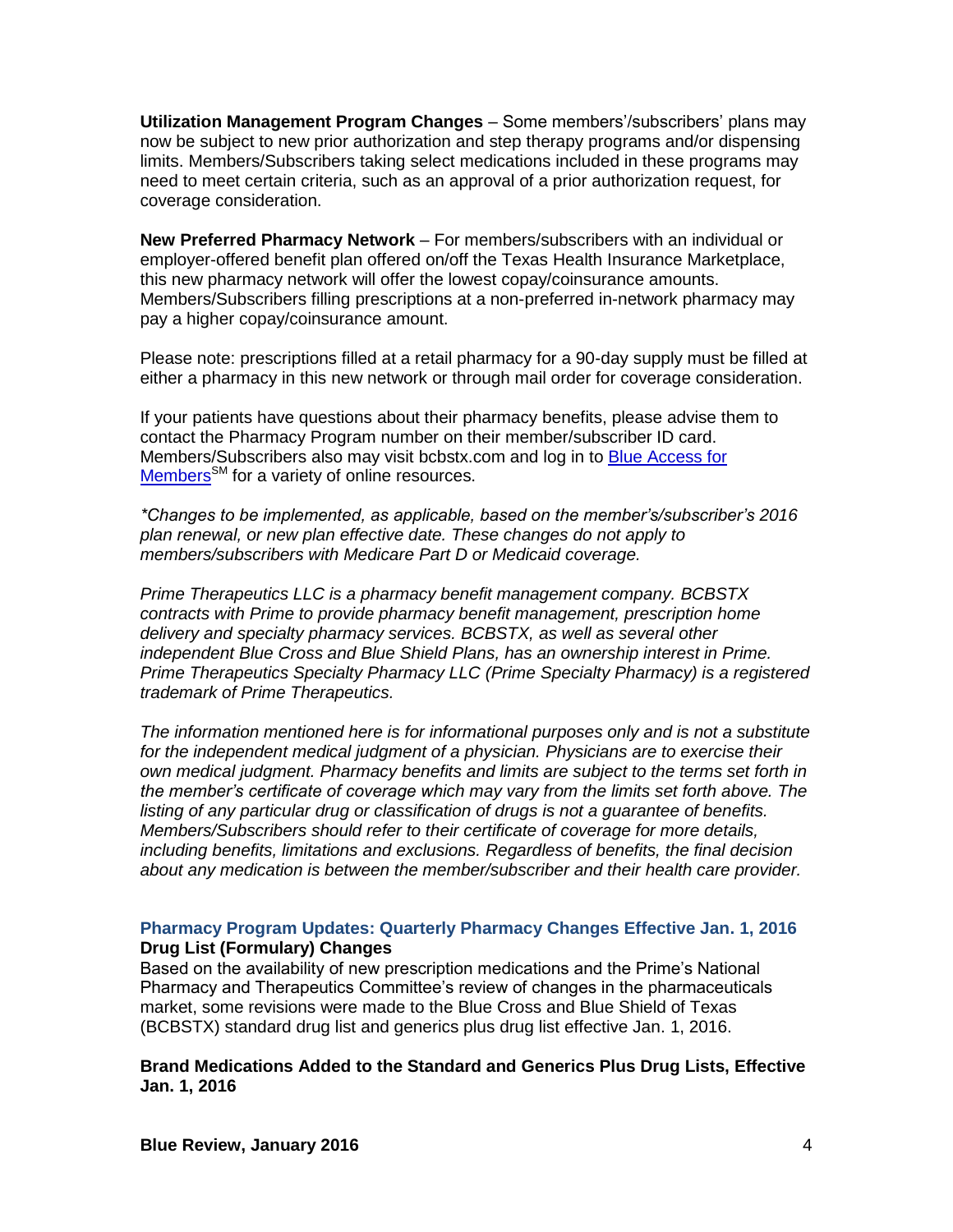| Preferred Brand <sup>1</sup> | <b>Drug Class/Condition Used for</b> |
|------------------------------|--------------------------------------|
| Actimmune                    | Osteoporosis                         |
| Daklinza                     | <b>Hepatitis C</b>                   |
| Ixinity                      | Hemophilia                           |
| Noxafil                      | <b>Fungal Infections</b>             |

## **Brand Medications Moved to a Higher Out-of-pocket Payment Level on the Generics Plus Drug List, Effective Jan. 1, 2016**

| Non-<br>preferred<br>Brand $1,2$ | <b>Condition Used</b><br>for      | <b>Generic Preferred</b><br>Alternative(s) <sup>2</sup> | <b>Preferred Brand</b><br>Alternative(s) $1,2$ |
|----------------------------------|-----------------------------------|---------------------------------------------------------|------------------------------------------------|
| Synarel                          | Endometriosis                     | N/A                                                     | N/A                                            |
| Olysio                           | <b>Hepatitis C</b>                | N/A                                                     | Harvoni                                        |
| Mestinon                         | Neuromuscular<br><b>Disorders</b> | pyridostigmine                                          | N/A                                            |
| <b>Mestinon</b><br>Timespan      | Neuromuscular<br><b>Disorders</b> | pyridostigmine                                          | N/A                                            |
| <b>Tobradex Oph</b><br>Oint      | <b>Topical Antibiotic</b>         | Tobramycin/Dexamethasone<br>ophthalmic suspension       | Zylet                                          |

# **Brand Medications Moved to a Higher Out-of-pocket Payment Level on the Standard Drug List, Effective Jan. 1, 2016**

| Non-<br>preferred<br>$Brand^{1,2}$ | <b>Condition Used</b><br>for                  | <b>Generic Preferred</b><br>Alternative(s) <sup>2</sup> | <b>Preferred</b><br><b>Brand</b><br>Alternative(s) $1,2$ |
|------------------------------------|-----------------------------------------------|---------------------------------------------------------|----------------------------------------------------------|
| <b>Baraclude</b>                   | <b>Hepatitis B</b>                            | entecavir                                               | N/A                                                      |
| Celebrex                           | Pain                                          | celecoxib                                               | N/A                                                      |
| Cellcept                           | <b>Transplant</b><br>Rejection<br>Prophylaxis | mycophenolate mofetil                                   | N/A                                                      |
| <b>Differin</b>                    | Acne                                          | adapalene                                               | N/A                                                      |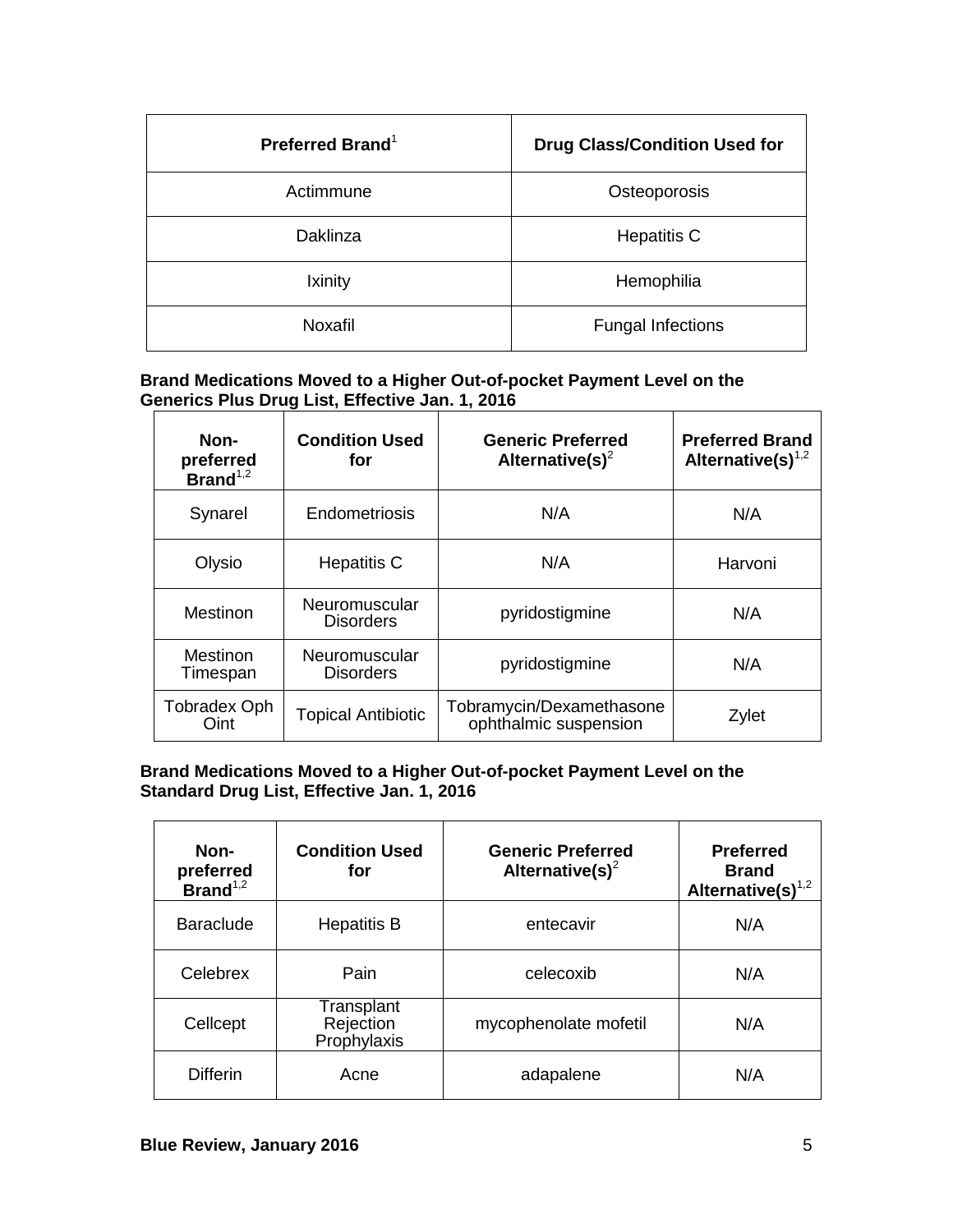| Epivir                      | <b>HIV</b>                             | lamivudine                                        | Emtriva,<br>Truvada,<br>Epzicom |
|-----------------------------|----------------------------------------|---------------------------------------------------|---------------------------------|
| Intuniv                     | <b>ADHD</b>                            | guanfacine                                        | Vyvanse                         |
| <b>Nexium</b>               | <b>GERD</b>                            | esomeprazole magnesium                            | N/A                             |
| Protopic                    | Atopic<br>Dermatitis/Eczema            | tacrolimus                                        | Zyclara, Elidel                 |
| Rapamune                    | Transplant<br>Rejection<br>Prophylaxis | sirolimus                                         | N/A                             |
| Stromectol                  | <b>Various Infections</b>              | ivermectin                                        | Albenza,<br><b>Biltricide</b>   |
| Synarel                     | Endometriosis                          | N/A                                               | N/A                             |
| Olysio                      | <b>Hepatitis C</b>                     | N/A                                               | Harvoni                         |
| Mestinon                    | Neuromuscular<br><b>Disorders</b>      | pyridostigmine                                    | N/A                             |
| Mestinon<br>Timespan        | Neuromuscular<br><b>Disorders</b>      | pyridostigmine                                    | N/A                             |
| <b>Tobradex</b><br>Oph Oint | <b>Topical Antibiotic</b>              | Tobramycin/Dexamethasone<br>ophthalmic suspension | Zylet                           |
| Valcyte                     | <b>CMV Disease</b>                     | valganciclovir                                    | N/A                             |
| Zyvox                       | <b>Bacterial Infection</b>             | linezolid                                         | N/A                             |

## **Dispensing Limit Changes**

The BCBSTX standard and generics plus prescription drug benefit program includes coverage limits on certain medications and drug categories. Dispensing limits are based on U.S. Food and Drug Administration (FDA) approved dosage regimens and product labeling.

## **Effective Jan. 1, 2016, dispensing limits for the following drugs were added to the standard and generics plus list:**

| $\parallel$ Drug Class and Medication $^1$ | <b>Product Strength(s)</b> | <b>Dispensing Limit</b> |
|--------------------------------------------|----------------------------|-------------------------|
| Afrezza                                    |                            |                         |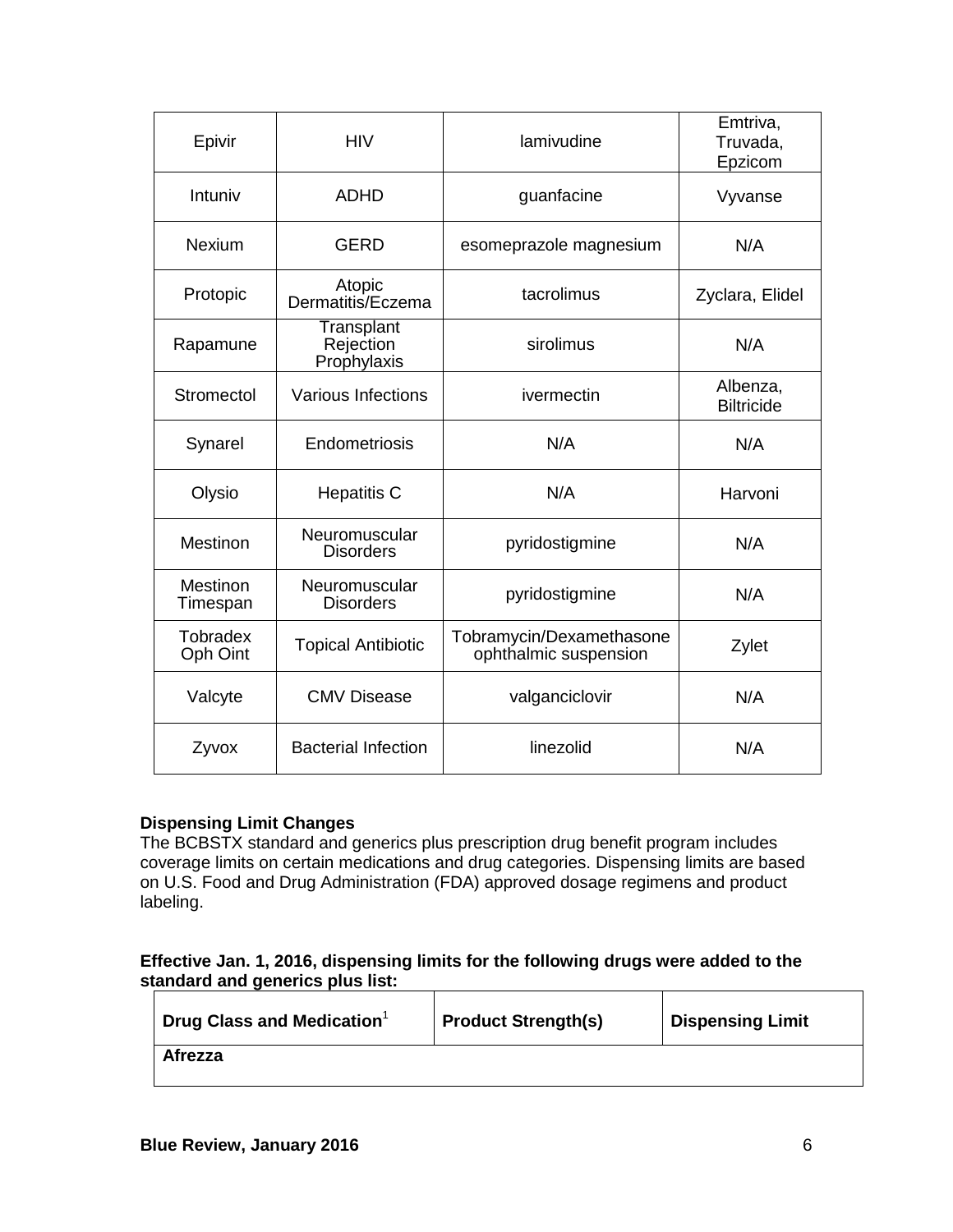| Afrezza (insulin human) inhalation<br>powder | 4 units/cartridge                            | 19 packs per 30 days (1)<br>$pack = 90$ cartridges)                                                   |
|----------------------------------------------|----------------------------------------------|-------------------------------------------------------------------------------------------------------|
| Afrezza (insulin human) inhalation<br>powder | 4 units and 8 units/cartridge                | 14 packs per 30 days (1<br>pack = $60 \times 4$ unit<br>cartridges, 30 x 8 unit<br>cartridges)        |
| Afrezza (insulin human) inhalation<br>powder | 4 units and 8 units/cartridge                | 12 packs per 30 days (1<br>pack = $30 \times 4$ unit<br>cartridges, 60 x 8 unit<br><u>rartridges)</u> |
| <b>Antiretrovirals</b>                       |                                              |                                                                                                       |
| Kaletra (lopinavir/ritonavir)                | 100/25 mg                                    | 180 tablets per 30 days                                                                               |
| Selzentry (maraviroc)                        | 300 mg                                       | 60 tablets per 30 days                                                                                |
| Cerdelga                                     |                                              |                                                                                                       |
| Cerdelga (eliglustat)                        | 84 mg capsule                                | 60 capsules per 30 days                                                                               |
| <b>Diabetes (GLP-1 Receptor Agonists)</b>    |                                              |                                                                                                       |
| Bydureon (exenatide)                         | 2 mg syringe                                 | 4 syringes per 28 days                                                                                |
| <b>Fibrates</b>                              |                                              |                                                                                                       |
| Antara (fenofibrate)                         | 30 mg, 43 mg micronized<br>capsules          | 60 capsules<br>30<br>per<br>days                                                                      |
| Antara (fenofibrate)                         | 90 mg, 130 mg micronized<br>capsules         | 30 capsules<br>30<br>per<br>days                                                                      |
| Fenoglide (fenofibrate)                      | 40 mg tablets                                | 60 tablets per 30 days                                                                                |
| Fenoglide (fenofibrate)                      | 120 mg tablets                               | 30 tablets per 30 days                                                                                |
| Fibricor (fenofibric acid)                   | 35 mg tablets                                | 60 tablets per 30 days                                                                                |
| Fibricor (fenofibric acid)                   | 105 mg tablets                               | 30 tablets per 30 days                                                                                |
| Lipofen (fenofibrate)                        | 50 mg capsules                               | 60<br>capsules<br>30<br>per<br>days                                                                   |
| Lipofen (fenofibrate)                        | 150 mg capsules                              | capsules<br>30 <sup>7</sup><br>30<br>per<br>days                                                      |
| Lofibra (fenofibrate)                        | 54 mg tablets                                | 60 tablets per 30 days                                                                                |
| Lofibra (fenofibrate)                        | 160 mg tablets                               | 30 tablets per 30 days                                                                                |
| Lofibra (fenofibrate)                        | 67 mg, 134 mg, 200 mg<br>micronized capsules | 30<br>capsules<br>30<br>per<br>days                                                                   |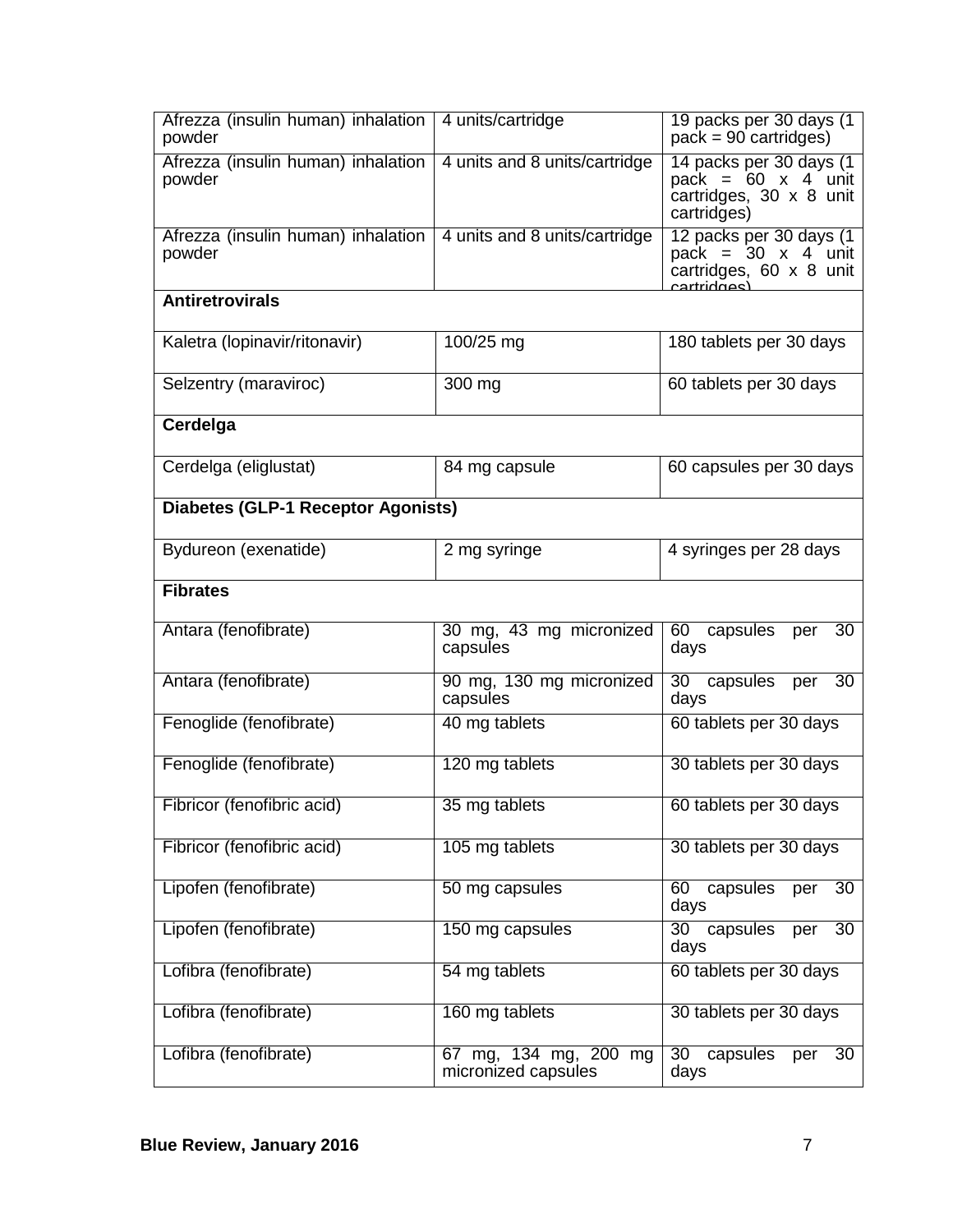| Tricor (fenofibrate)                       | 48 mg tablets                                              | 60 tablets per 30 days               |
|--------------------------------------------|------------------------------------------------------------|--------------------------------------|
| Tricor (fenofibrate)                       | 145 mg tablets                                             | 30 tablets per 30 days               |
| Triglide (fenofibrate)                     | 50 mg tablets                                              | 60 tablets per 30 days               |
| Triglide (fenofibrate)                     | 160 mg tablets                                             | 30 tablets per 30 days               |
| Trilipix (fenofibric acid)                 | 45<br>delayed-release<br>mg<br>tablets                     | 60 tablets per 30 days               |
| Trilipix (fenofibric acid)                 | delayed-release<br>135<br>mg<br>tablets                    | 30 tablets per 30 days               |
| Lopid (gemfibrozil)                        | 600 mg tablets                                             | 60 tablets per 30 days               |
| Fibromyalgia                               |                                                            |                                      |
| Lyrica (pregabalin)                        | 25 mg, 50 mg, 75 mg, 100<br>150<br>200<br>mg,<br>mg,<br>mg | 90 capsules per 30 days              |
| Lyrica (pregabalin)                        | 225 mg, 300 mg capsule                                     | 60 capsules per 30 days              |
| Lyrica (pregabalin)                        | 20 mg/mL oral solution                                     | 900 mL solution per 30<br>days       |
| <b>Hetlioz</b>                             |                                                            |                                      |
|                                            |                                                            |                                      |
| Hetlioz (tasimelteon)                      | 20 mg capsule                                              | 30<br>capsules<br>30<br>per<br>days  |
| Hypercholesterolemia (HoFH)                |                                                            |                                      |
| Juxtapid (lomitapide)                      | mg, 20<br>10<br>5<br>mg,<br>mg<br>capsule                  | 30 capsules per 30 days              |
| <b>Idiopathic Pulmonary Fibrosis (IPF)</b> |                                                            |                                      |
| Esbriet (pirfenidone)                      | 267 mg capsule                                             | 270<br>capsules<br>30<br>per<br>days |
| Ofev (nintedanib)                          | 100 mg capsule, 150 mg<br>capsule                          | 60 capsules per 30 days              |
| Korlym                                     |                                                            |                                      |
| Korlym (mifepristone)                      | 300 mg tablet                                              | 60 tablets per 30 days               |
| <b>Ophthalmic Prostaglandins</b>           |                                                            |                                      |
| Rescula (unoprostone)                      | 0.15%                                                      | 5 mL per 30 days                     |
| <b>Opioid Dependence</b>                   |                                                            |                                      |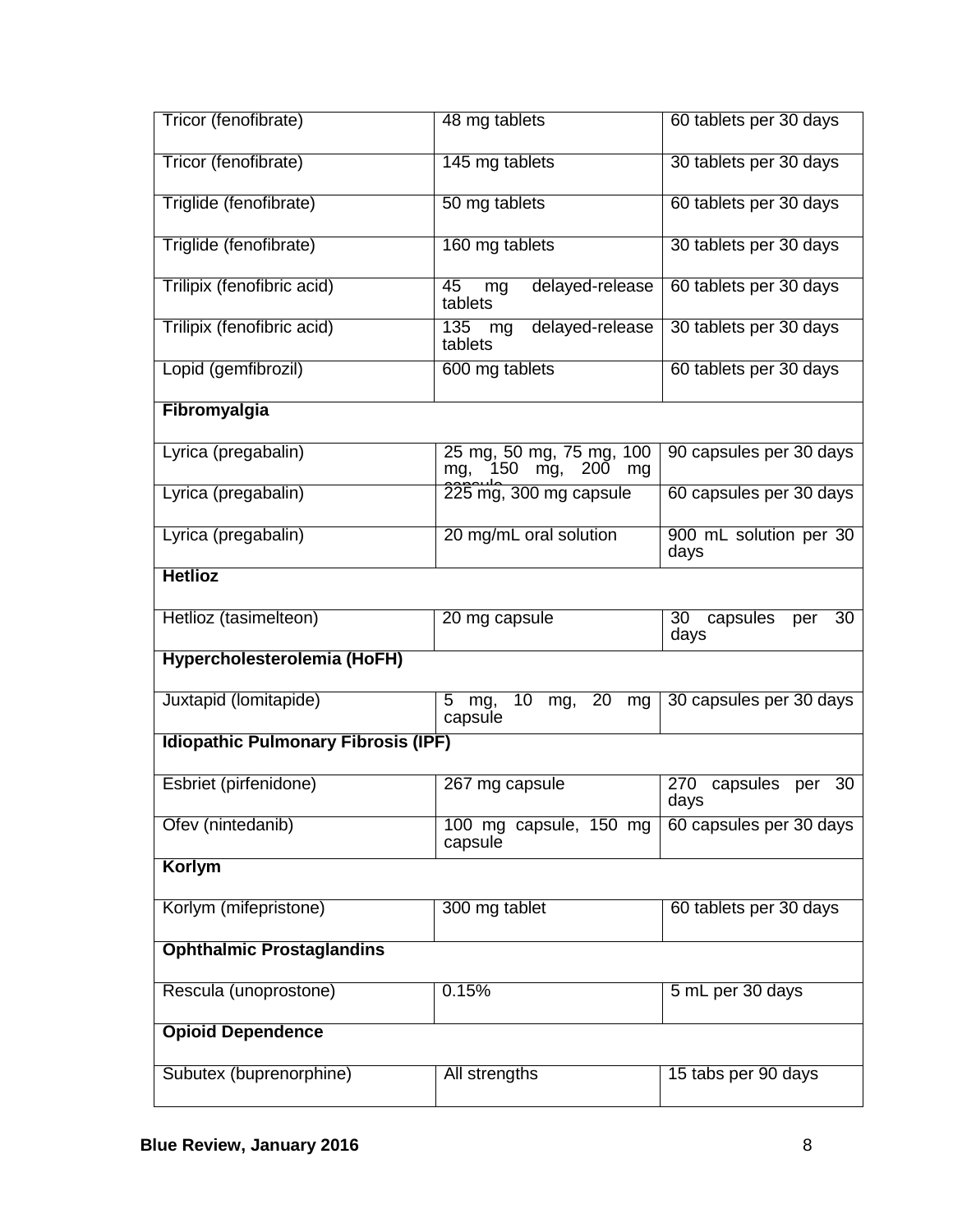| <b>Oral Immunotherapy</b>                                                                                                        |                          |                               |
|----------------------------------------------------------------------------------------------------------------------------------|--------------------------|-------------------------------|
|                                                                                                                                  |                          |                               |
| (timothy grass pollen<br>Grastek<br>allergen extract)                                                                            | 2800 BAU SL tablet       | 30 tablets per 30 days        |
| Oralair (sweet vernal, orchard,<br>timothy<br>perennial<br>rye,<br>and<br>Kentucky blue grass mixed pollens<br>allergen extract) | 300 IR tablet            | 30 tablets per 30 days        |
| Ragwitek (short ragweed pollen 12 Amb a 1-U SL tablet<br>allergen extract)                                                       |                          | 30 tablets per 30 days        |
| <b>Oral PAH</b>                                                                                                                  |                          |                               |
|                                                                                                                                  |                          |                               |
| Tyvaso (treprostinil) starter kit                                                                                                | $0.6$ mg/mL              | 1 kit per 180 days            |
| institutional<br>Tyvaso (treprostinil)<br>starter kit                                                                            | $0.6$ mg/mL              | 1 kit per 180 days            |
| Tyvaso (treprostinil)                                                                                                            | 0.6 mg/mL, 4 pack carton | 7 packages per 28 days        |
| Tyvaso (treprostinil)                                                                                                            | 0.6 mg/mL refill kit     | 1 package per 28 days         |
| Ventavis (iloprost)                                                                                                              | 10 mcg/mL, 20 mcg/mL     | 270<br>ampules per 30<br>days |
| <b>Thrombopoietin Receptor Agonists</b>                                                                                          |                          |                               |
| Promacta (eltrombopag)                                                                                                           | 25 <sub>mg</sub>         | 30 tablets per 30 days        |
| Promacta (eltrombopag)                                                                                                           | $75 \text{ mg}$          | 60 tablets per 30 days        |
| <b>Topical Cancer Treatment</b>                                                                                                  |                          |                               |
| Picato (ingenol mebutate)                                                                                                        | $0.015%$ gel             | 3 tubes per 90 days           |
| Picato (ingenol mebutate)                                                                                                        | $0.05%$ gel              | 2 tubes per 90 days           |

# **Utilization Management Program Changes**

Effective Jan. 1, 2016, several drug categories and/or targeted medications will be added to the current Prior Authorization (PA) and Step Therapy (ST) programs for standard pharmacy benefit plans.

#### **Drug categories added to the pharmacy PA standard programs, effective Jan. 1, 2016**

| ---                  |                                     |  |
|----------------------|-------------------------------------|--|
| <b>Drug Category</b> | Targeted Medication(s) <sup>1</sup> |  |
| Afrezza              | Afrezza                             |  |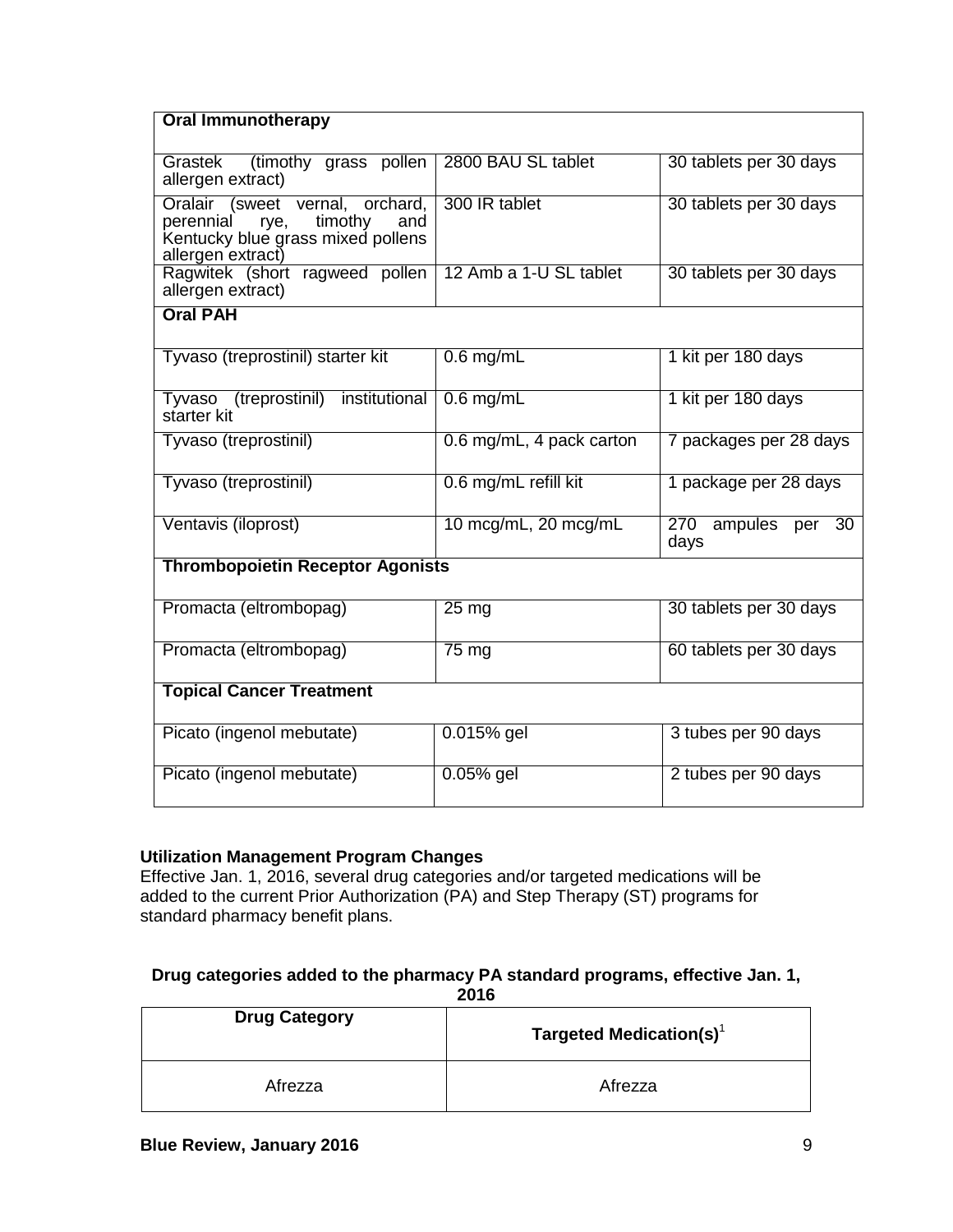| Cerdelga                            | Cerdelga                                                                  |
|-------------------------------------|---------------------------------------------------------------------------|
| <b>Hetlioz</b>                      | <b>Hetlioz</b>                                                            |
| Idiopathic Pulmonary Fibrosis (IPF) | Esbriet, Ofev                                                             |
| Korlym                              | Korlym                                                                    |
| Myalept                             | Myalept                                                                   |
| Oral Immunotherapy                  | Grastek, Oralair, Ragwitek                                                |
| <b>Topical Antifungal</b>           | CNL8, Ciclopirox Kit, Ciclodan Kit, Jublia,<br>Kerydin, Pedipirox, Penlac |

# **Targeted drugs added to current pharmacy PA standard programs, effective Jan. 1, 2016**

| <b>Drug Category</b>                            | Targeted Medication(s) <sup>1</sup>                                                          |
|-------------------------------------------------|----------------------------------------------------------------------------------------------|
| Antifungal                                      | Cresemba 186 mg                                                                              |
| Doxycycline/Minocycline                         | Doxycycline 75 mg, Doxycycline<br>150 mg capsules, Doxycycline<br>Monohydrate 150 mg tablets |
| <b>Erythropoiesis Stimulating Agents (ESAs)</b> | Mircera 50 mcg, 75 mcg, 100<br>mcg, 200 mcg                                                  |
| Pulmonary Arterial Hypertension (PAH)           | Tyvaso, Ventavis                                                                             |

# **Targeted drugs added to current pharmacy ST standard programs, effective Jan. 1, 2016<sup>3</sup>**

| <b>Drug Category</b>               | Targeted Medication(s) $^{1, 2}$                                    |
|------------------------------------|---------------------------------------------------------------------|
| <b>Atopic Dermatitis</b>           | Elidel, Protopic                                                    |
| Diabetes (GLP-1 Receptor Agonists) | <b>Bydureon</b>                                                     |
| Fibrates                           | Antara, Fenoglide, Fibricor,<br>Lipofen, Lofibra, Tricor, Triglide, |
|                                    |                                                                     |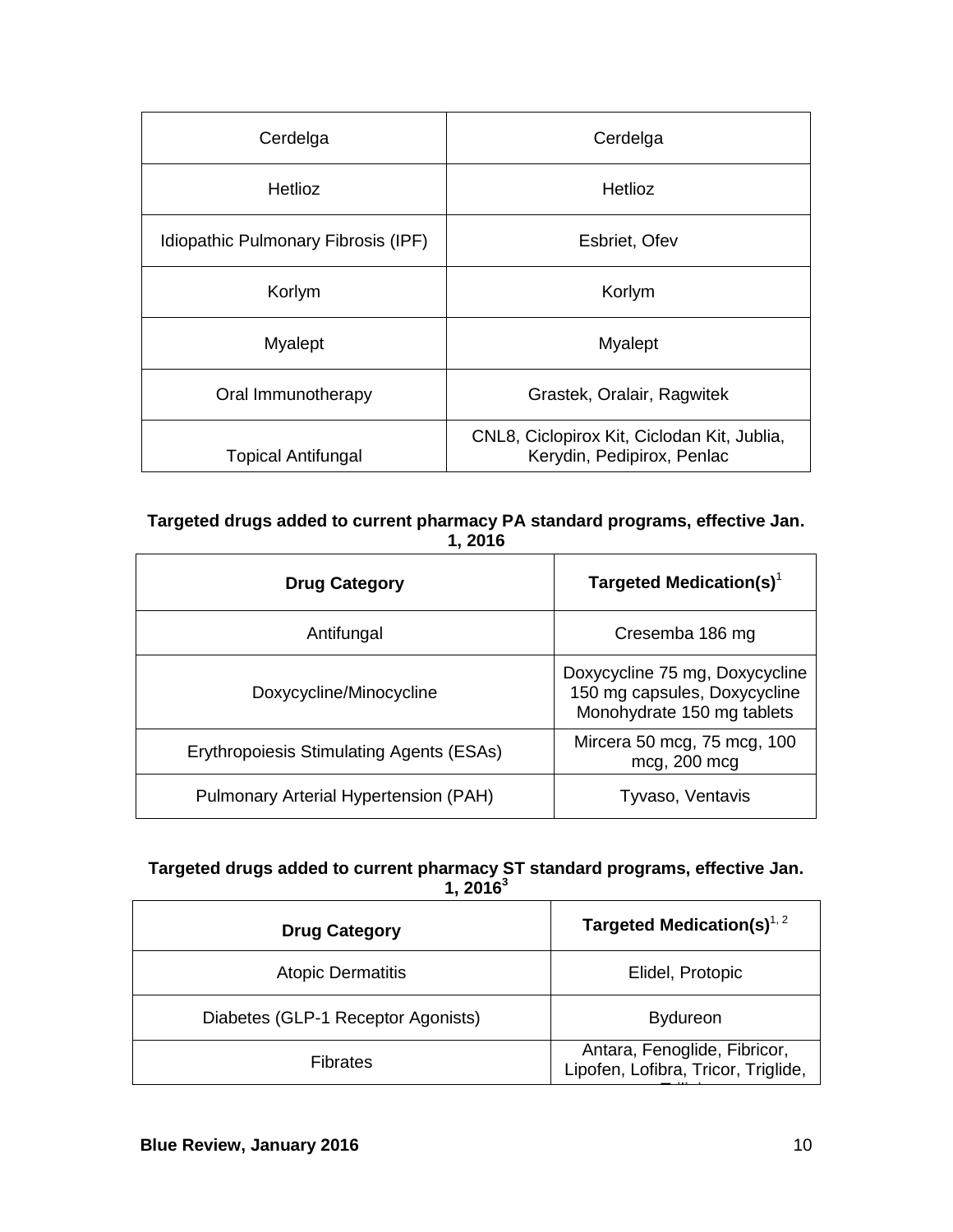| Ophthalamic Prostaglandins (Glaucoma) | Lumigan, Rescula, Travatan Z,<br>Travaprost, Xalatan, Zioptan |
|---------------------------------------|---------------------------------------------------------------|
|---------------------------------------|---------------------------------------------------------------|

Targeted mailings were sent to members/subscribers affected by formulary changes per our usual process of member notification prior to implementation. For the most up-todate drug list and list of drug dispensing limits, visit the Pharmacy Program section of the [BCBSTX provider website.](http://www.bcbstx.com/provider)

*Third-party brand names are the property of their respective owners. These lists are not all inclusive. Other medications may be available in this drug class. Members on a current drug regimen will be grandfathered from participation in the ST program.*

*Prime Therapeutics LLC is a pharmacy benefit management company. BCBSTX contracts with Prime to provide pharmacy benefit management, prescription home delivery and specialty pharmacy services. BCBSTX, as well as several other independent Blue Cross and Blue Shield Plans, has an ownership interest in Prime.*

*The information mentioned here is for informational purposes only and is not a substitute for the independent medical judgment of a physician. Physicians are to exercise their own medical judgment. Pharmacy benefits and limits are subject to the terms set forth in the member's certificate of coverage which may vary from the limits set forth above. The listing of any particular drug or classification of drugs is not a guarantee of benefits. Members/Subscribers should refer to their certificate of coverage for more details, including benefits, limitations and exclusions. Regardless of benefits, the final decision about any medication is between the member/subscriber and their health care provider.*

## **NOTICES AND ANNOUNCEMENTS**

**Annual Medical Record Data Collection for Quality Reporting Begins Feb. 1, 2016** Blue Cross and Blue Shield of Texas (BCBSTX) collects performance data using specifications published by the National Committee for Quality Assurance (NCQA) for Healthcare Effectiveness Data and Information Set (HEDIS<sup>®</sup>) and by the U.S. Department of Health and Human Services (HHS) for the Quality Rating System (QRS).

HEDIS is the most widely used and nationally accepted effectiveness of care measurement available and HHS requires reporting of QRS measures. These activities are considered health care operations under the Health Information Portability and Accountability Act (HIPAA) Privacy Rule and patient authorization for release of information is not required.

To meet these requirements, BCBSTX will be collecting medical records using internal resources and leveraging independently contracted third party vendors, such as Enterprise Consulting Solutions, Inc. (ECS), HealthPort Technologies, LLC and IOD Incorporated. If you receive a request for medical records, we encourage you to reply within seven to 10 business days.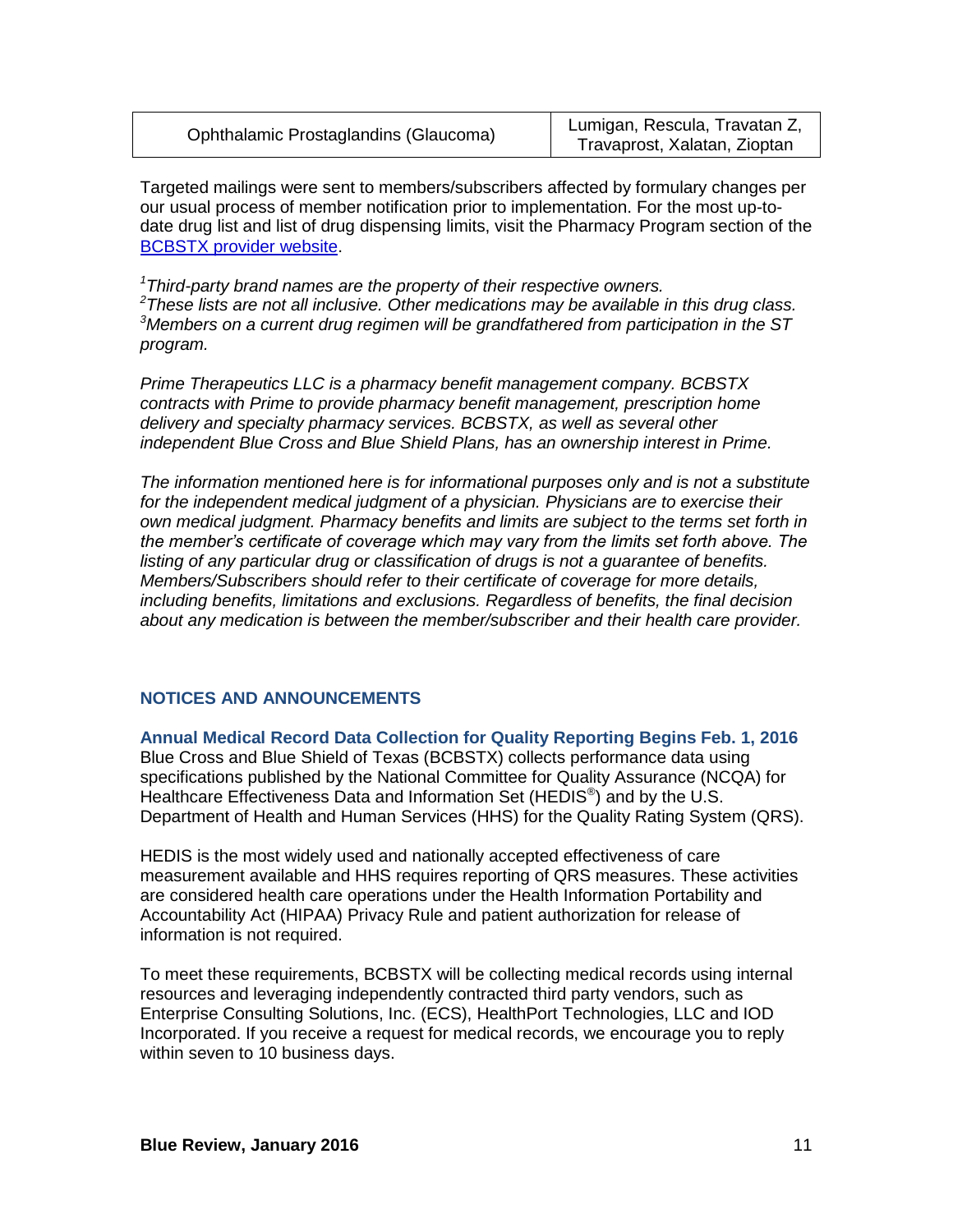BCBSTX or one of the vendors referenced above may be contacting your office or facility in January or February 2016 to identify a key contact person and to ascertain which data collection method your office or facility prefers (fax, secure email or onsite). Appointments for onsite visits will be scheduled with your staff, if applicable. You will then receive a letter outlining the information that is being requested, and the medical record request list with members' names and the identified measures that will be reviewed.

If you have any questions about medical record requests, please contact BCBSTX at 972-766-6614.

### *HEDIS is a registered trademark of NCQA.*

*Enterprise Consulting Solutions, Inc. (ECS), HealthPort Technologies, LLC and IOD Incorporated are independent third party vendors that are solely responsible for the products or services they offer. BCBSTX makes no endorsement, representations or warranties regarding any products or services offered by independent third party vendors. If you have any questions regarding the services they offer, you should contact the vendor(s) directly.*

### **Understanding the Federal Employee Program and OBRA Part A**

The Federal Employee Program (FEP) is unique in many ways. The federal government writes the policy that is administered and federal laws apply to the program contracts. While many of these federal laws are not written specifically in the provider contract, they must be complied with.

One such law is the Omnibus Reconciliation Act of 1990 (OBRA '90), which initially included only the Part A component of OBRA. The act was amended in 1993, adding OBRA '93 Part B. OBRA affects patients who are 65 or over who do not have Medicare coverage and are on the plan as a policyholder, annuitant, former spouse or as a covered family member of an annuitant or former spouse. In addition, it limits plan benefits to those to that the patient would have been entitled if they had Medicare coverage. The provider's contracting status with Medicare and with the plan determines the maximum amount for which the patient can be billed.

### **How Part A and Part B Work**

OBRA '90 Part A only applies to inpatient services. The OBRA '90 pricing allowance is calculated based upon Medicare DRG pricing. If the patient has no Medicare and is not employed by an entity that confers with an FEP benefit plan, plan benefits will apply, and the claim will be paid according to the Medicare allowance for the stay. If the patient has Part B coverage, claims for the ancillary services will still need to be submitted to Medicare for payment. The Explanation of Medicare Benefits (EOMB) will also need to be included with the claim. The plan will consider the payment that Medicare made on the claim.

For OBRA '93 Part B, the allowed amount will apply if there is an equivalent Medicare allowable for your service. If there is no Medicare equivalent, the plan allowance will apply. Some Services, such as laboratory, ambulance, and durable medical equipment, are not subject to OBRA '93 pricing. Please keep in mind that if a patient is over 65 and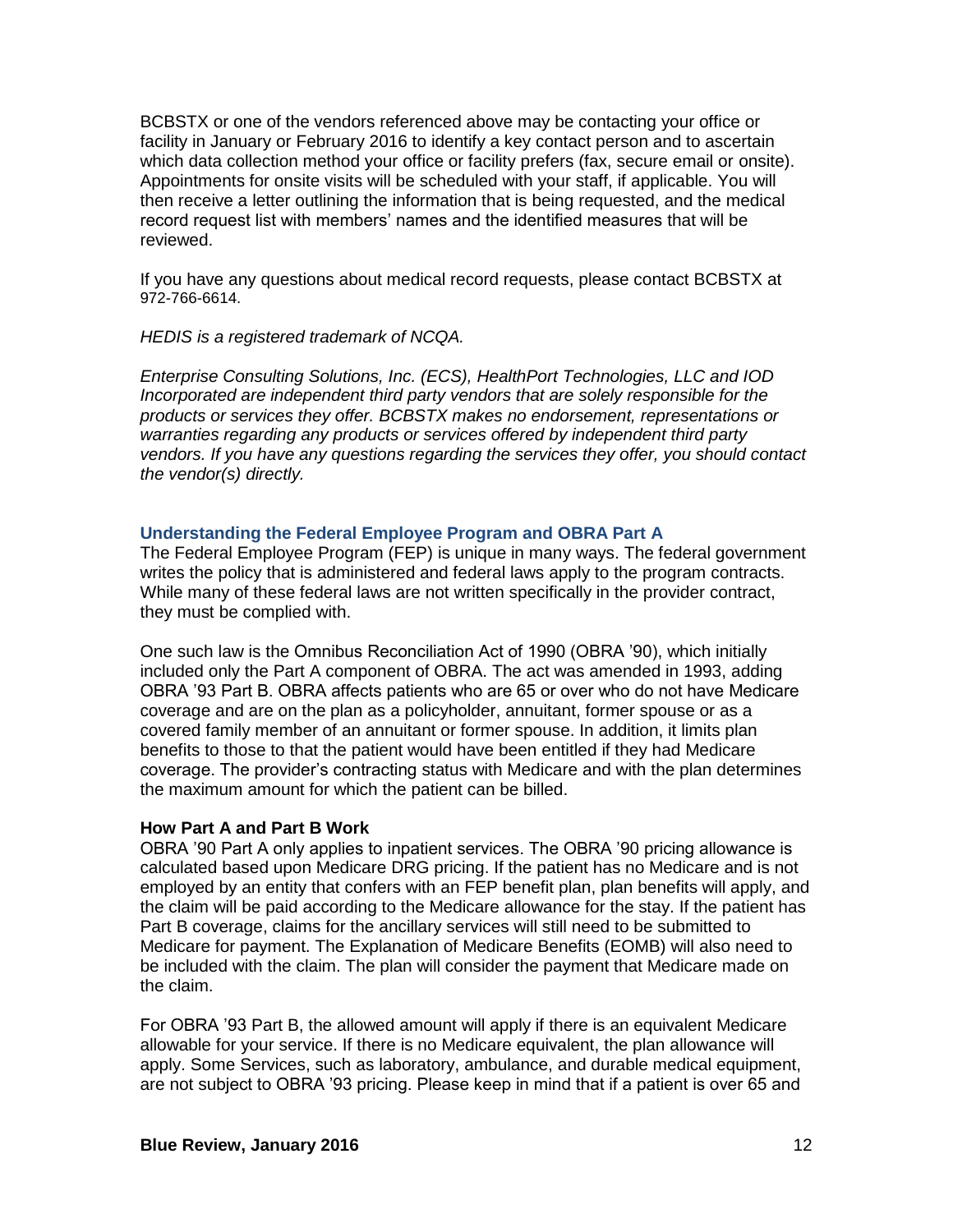actively working, OBRA '90 and OBRA '93 do not apply. You may consult the plan for a further explanation of how both the Part A and Part B claims are processed.

### **2015 to 2016 Medicare Part D Formulary Changes**

## *Blue Cross MedicareRx (PDP)SM/Blue Cross Medicare Advantage (HMO)SM/ Blue Cross Medicare Advantage (HMO-POS)SM /Blue Cross Medicare Advantage (PPO)SM*

Based on Centers for Medicare & Medicaid Services (CMS) mandates (e.g., safety concerns, drugs that no longer meet the CMS definition of a "Part D medication," etc.) and a regular review of changes in the pharmaceutical marketplace, the Blue Cross MedicareRx/Blue Cross Medicare Advantage 2016 Part D plans will have formulary and utilization management changes for 2016.

Members/subscribers were alerted of these changes in late November 2015 via targeted mailings, as well as in the Annual Notice of Change (ANOC) sent to all current members with Blue Cross MedicareRx/Blue Cross Medicare Advantage Medicare Part D plans.

Visit the [Pharmacy Program/Medicare Part D Updates](http://www.bcbstx.com/provider/pharmacy/medicare_partd_updates.html) sections of the BCBSTX provider website for a quick reference that includes the "Top 30" medications impacted by these formulary changes. Visit the [BCBSTX Medicare website](http://www.bcbstx.com/medicare/) for the full 2016 formulary.

Members/subscribers are instructed to ask their doctors about the medications they are prescribed, if any of these formulary, quantity limit or prior authorization changes may impact them and to have a prescription written for a formulary alternative. If the alternative is not appropriate for your patient, please start a coverage determination for the medication needed. [Forms are available](http://www.bcbstx.com/medicare/part_d_utilization_mgmt.html) on our Medicare website under "Drug Information > Utilization Management".

*Blue Cross Medicare Advantage PPO plans are provided by HCSC Insurance Services Company (HISC), and HMO plans provided by GHS Insurance Company (GHS), Independent Licensees of the Blue Cross and Blue Shield Association. HISC and GHS are Medicare Advantage organizations with a Medicare contract. Enrollment in HISC's and GHS' plans depends on contract renewal.*

*Blue Cross MedicareRx is a prescription drug plan provided by HCSC Insurance Services Company HISC, an Independent Licensee of the Blue Cross and Blue Shield Association. A Medicare-approved Part D sponsor. Enrollment in HISC's plan depends on contract renewal.*

*The information mentioned here is for informational purposes only and is not a substitute for the independent medical judgment of a physician. Physicians are to exercise their own medical judgment. Pharmacy benefits and limits are subject to the terms set forth in the member's/subscriber's certificate of coverage, which may vary from the limits set forth above. The listing of any particular drug or classification of drugs is not a guarantee of benefits. Members/subscribers should refer to their certificate of coverage for more details, including benefits, limitations and exclusions. Regardless of benefits, the final decision about any medication is between the member/subscriber and their health care provider.*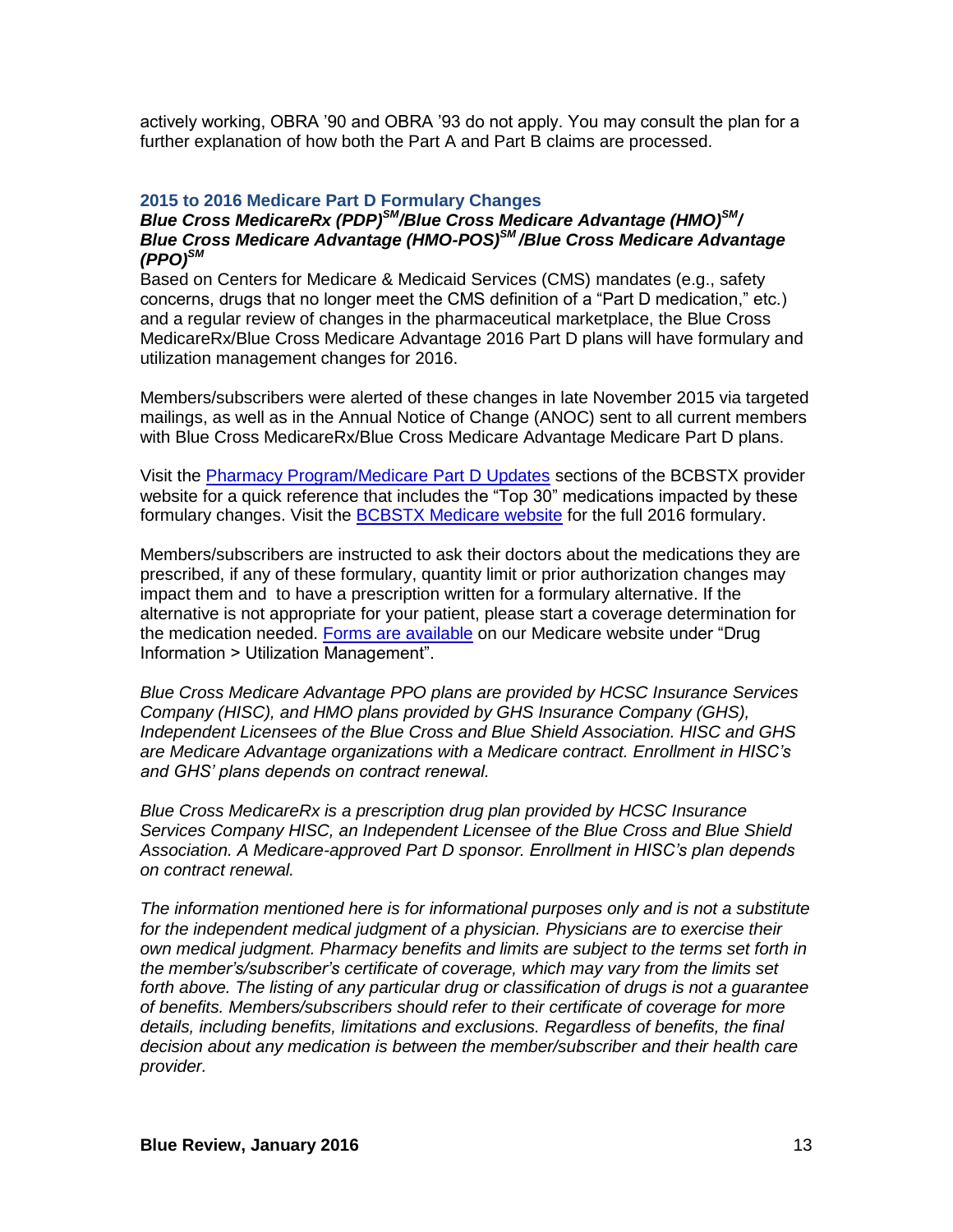### **Provider Medicare Enrollment Information**

You may have received a message from The Centers for Medicare and Medicaid Services (CMS) if you currently prescribe drugs to Medicare patients, but you are not enrolled in (or validly opted-out of) Medicare. This is a new requirement that CMS will begin enforcing on June 1, 2016.

The new rule requires that all providers who prescribe drugs for Part D patients must enroll in Medicare (or validly opt out, if appropriate). This is important to providers because unless you enroll (or validly opt out), Medicare Part D plans will be required to notify your Medicare patients that you are not able to prescribe covered Part D drugs.

Please also note that if you opt out of Medicare, you cannot receive reimbursement from traditional Medicare or a Medicare Advantage plan, either directly or indirectly (except for emergency and urgent care services; see 42 CFR 405.440 for details.) [Please refer to](http://contentz.mkt2527.com/lp/11207/232348/Prescriber_Outreach_Communication.pdf)  [the attached CMS letter](http://contentz.mkt2527.com/lp/11207/232348/Prescriber_Outreach_Communication.pdf) for more information on this requirement for enrollment (or valid opt out). CMS contact information is also included in the letter if you have questions regarding this regulation.

### **IN EVERY ISSUE**

#### **Managing Your Patients' Questions on Their Individual Plans**

In light of the open enrollment season, Blue Cross and Blue Shield of Texas (BCBSTX) providers are getting questions from patients about changes to our individual health plans. We recently sent providers an alert to help guide them through these specific changes. Please review the alert in the November 2015 issue of the [Blue Review](https://www.bcbstx.com/provider/news/bluereview.html).

## **BCBSTX Announces New Health Insurance Options for Individuals and Small Businesses**

### **Individual Network Options**

In anticipation of the upcoming open enrollment season, BCBSTX has introduced 2016 individual and small group health insurance coverage. Texas residents now can choose from coverage options that best fit their varying needs.

BCBSTX will again offer its **Blue Advantage (BAV) HMOSM** to individual members both on and off the Health Insurance Marketplace. Individual members are those who buy their own insurance that is not provided by an employer or through a government program (Medicare, Medicaid or CHIP). We will also offer the new **Blue Advantage PlusSM HMO** plan with added Point of Service (POS) benefits to individual members both on and off the Health Insurance Marketplace.

[See the details in the November 2015](http://www.pages02.net/hcscnosuppression/nlt_nov_2015_p_br_provider_tx_1115_IntroducingSmallBusinessIndividualInsurance/) issue of the [Blue Review](https://www.bcbstx.com/provider/news/bluereview.html) and get started today.

#### **Enrollee Notification Form Required for Out-of-network Care**

Effective Jan. 1, [an out-of-network care form](http://contentz.mkt2527.com/lp/11207/230879/Out_of_Network_Enrollee_Notification_Form-12042015.pdf) will be required by the referring network physician for members/subscribers enrolled in Blue Choice PPO<sup>SM</sup> and Blue Advantage HMOSM (for *Blue Advantage Plus* point-of-service benefit plan) prior to referring to an out-of-network provider for non-emergency services, if such services are available through an in-network provider.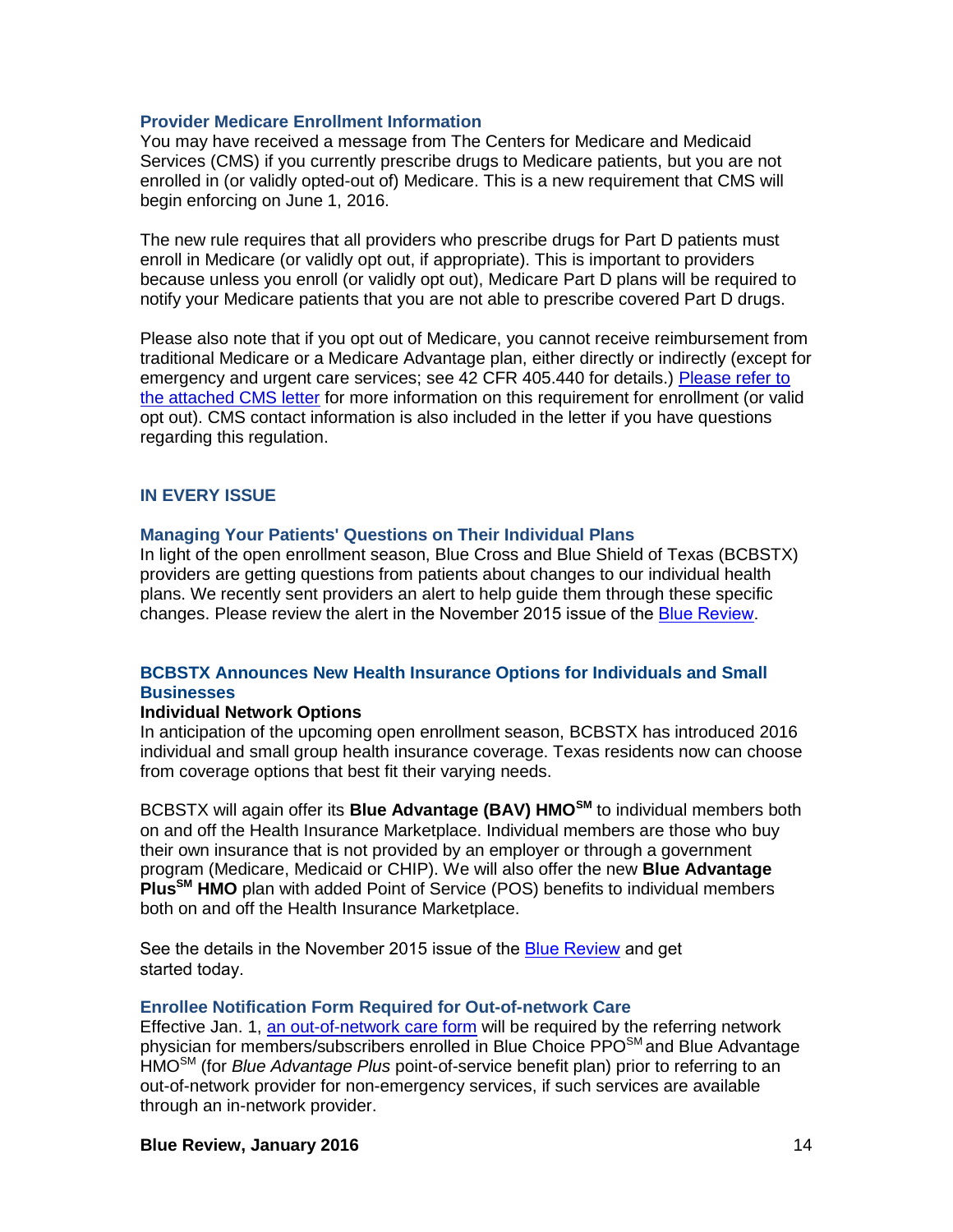It is essential that Blue Choice PPO and Blue Advantage Plus enrollees fully understand the impact of an out-of-network referral to a provider, hospital, ambulatory surgery center (ASC) or other facility that does not participate in their BCBSTX provider network.

Prior to referring a Blue Choice PPO or Blue Advantage Plus enrollee to an out-ofnetwork provider for non-emergency services, network physicians must complete this form if such services are also available through an in-network provider. The referring network physician must provide a copy of the completed form to the enrollee and retain a copy in his or her medical record files.

Use of this form is subject to periodic audit to determine compliance with this administrative requirement outlined in the provider manuals.

### **Claims with More Than One Unit Count for Drug Test Codes**

BCBSTX periodically reviews claims submitted by providers to help ensure that benefits provided are for services that are included in our member's/subscriber's benefit plan and meet BCBSTX's guidelines. Some providers are submitting claims with more than one unit count for drug test codes 80337 and 80338, which should be a single date of service.

Effective **Feb. 1, 2016**, the following two codes will allow only one unit on a single date of service: 80337 and 80338. Services should be provided in the most cost-effective manner and in the least costly setting required for the appropriate treatment of the member.

#### **Hospitals and Routine Services and Supplies**

Routine services and supplies are generally already included by the provider in charges related to other procedures or services. As such, these items are considered non-billable for separate reimbursement. The following guidelines may assist hospital personnel in identifying items, supplies, and services that are not separately billable. This is not an all-inclusive list.

- Any supplies, items and services that are necessary or otherwise integral to the provision of a specific service and/or the delivery of services in a specific location are considered routine services and not separately billable in the inpatient and outpatient environments.
- All items and supplies that may be purchased over-the-counter are not separately billable.
- All reusable items, supplies and equipment that are provided to all patients during an inpatient or outpatient admission are not separately billable.
- All reusable items, supplies and equipment that are provided to all patients admitted to a given treatment area or units are not separately billable.
- All reusable items, supplies and equipment that are provided to all patients receiving the same service are not separately billable.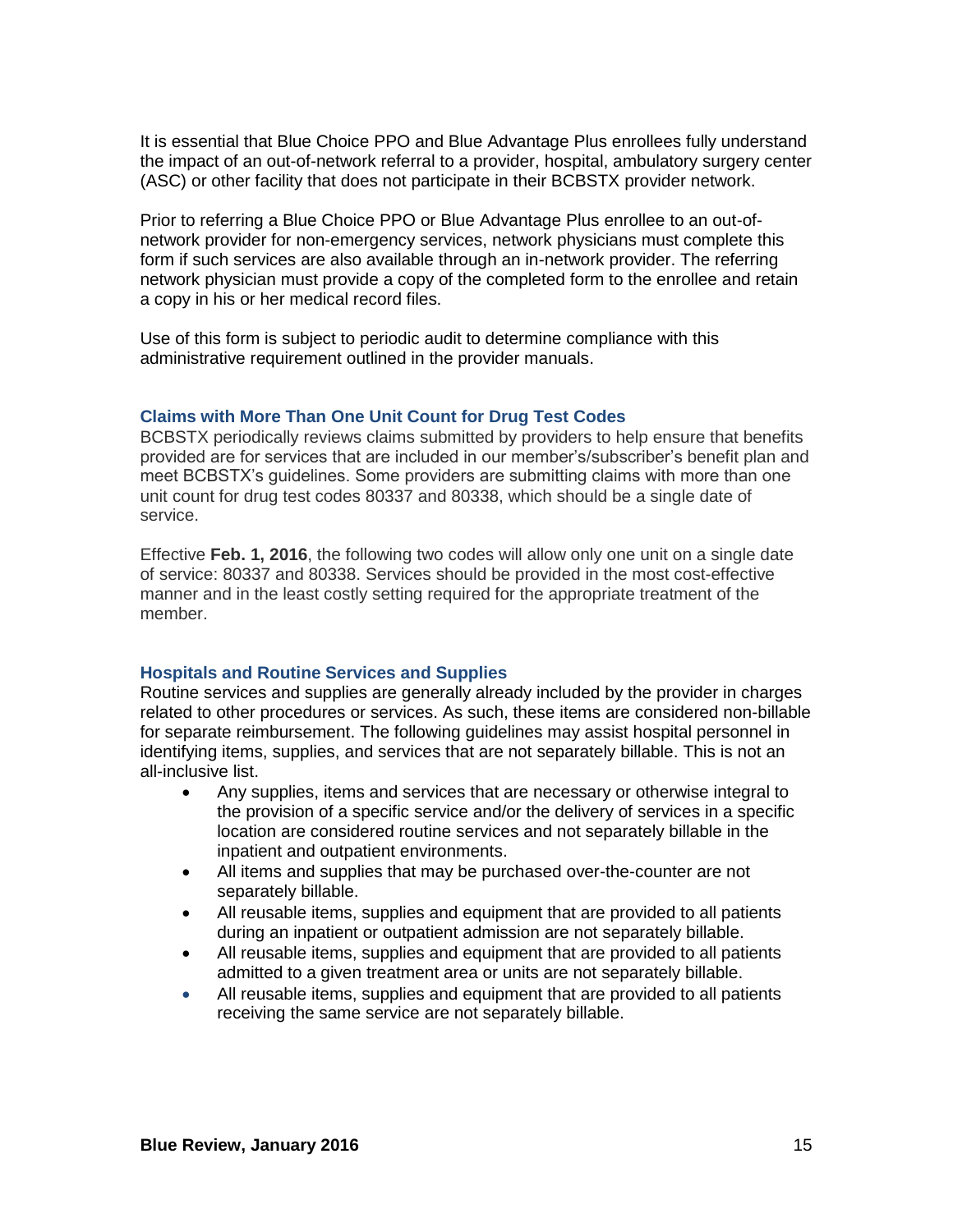#### **Two New Products for 2016: Blue Premier and Blue Premier Access**

In 2016, BCBSTX will offer two new HMO products to our employer groups under the names of **Blue Premier**SM and **Blue Premier Access**SM. We will continue to offer our **HMO Blue Texas**<sup>SM</sup> product as well. These two new product offerings reflect our commitment to offer more choices and to increase access to affordable and quality health care services for our members.

Below is a look at our rollout process for Blue Premier and Blue Premier Access effective **Jan. 1, 2016:**

| <b>Blue Premier and Blue Premier Access</b><br><b>Members Must Live or Work Within the Network Coverage Area</b><br>to Enroll in this Product: |
|------------------------------------------------------------------------------------------------------------------------------------------------|
| <b>Austin</b><br><b>Bell, Hays, Travis and Williamson counties</b>                                                                             |
| <b>Dallas/Fort Worth</b><br>Collin, Dallas, Denton, Ellis, Johnson, Rockwall and Tarrant<br>counties                                           |
| <b>Houston and Beaumont</b><br>Chambers, Fort Bend, Hardin, Harris, Jefferson, Liberty,<br><b>Montgomery and Orange counties</b>               |
| <b>San Antonio</b><br>Atascosa, Bandera, Bexar, Comal, Guadalupe and Kendall<br>counties                                                       |

#### **Blue Premier**

Blue Premier offers its members access to a select set of hospitals and providers within the county coverage area listed in the grid above. With this product, members must select a primary care physician (PCP), and referrals are required to see a specialist.

This product has a geographic restriction where the member has to live or work within the network coverage area (listed in the grid above) to enroll into the Blue Premier product.

#### **Blue Premier Access**

Blue Premier Access provides the same county coverage (listed in the grid above) as Blue Premier, but gives its members the freedom to choose their care without having to select a PCP or get a referral when seeing an in-network provider.

Like the Blue Premier product, Blue Premier Access has a geographic restriction where the member has to live or work within the network coverage area (listed in the grid above) to enroll in the Blue Premier Access product.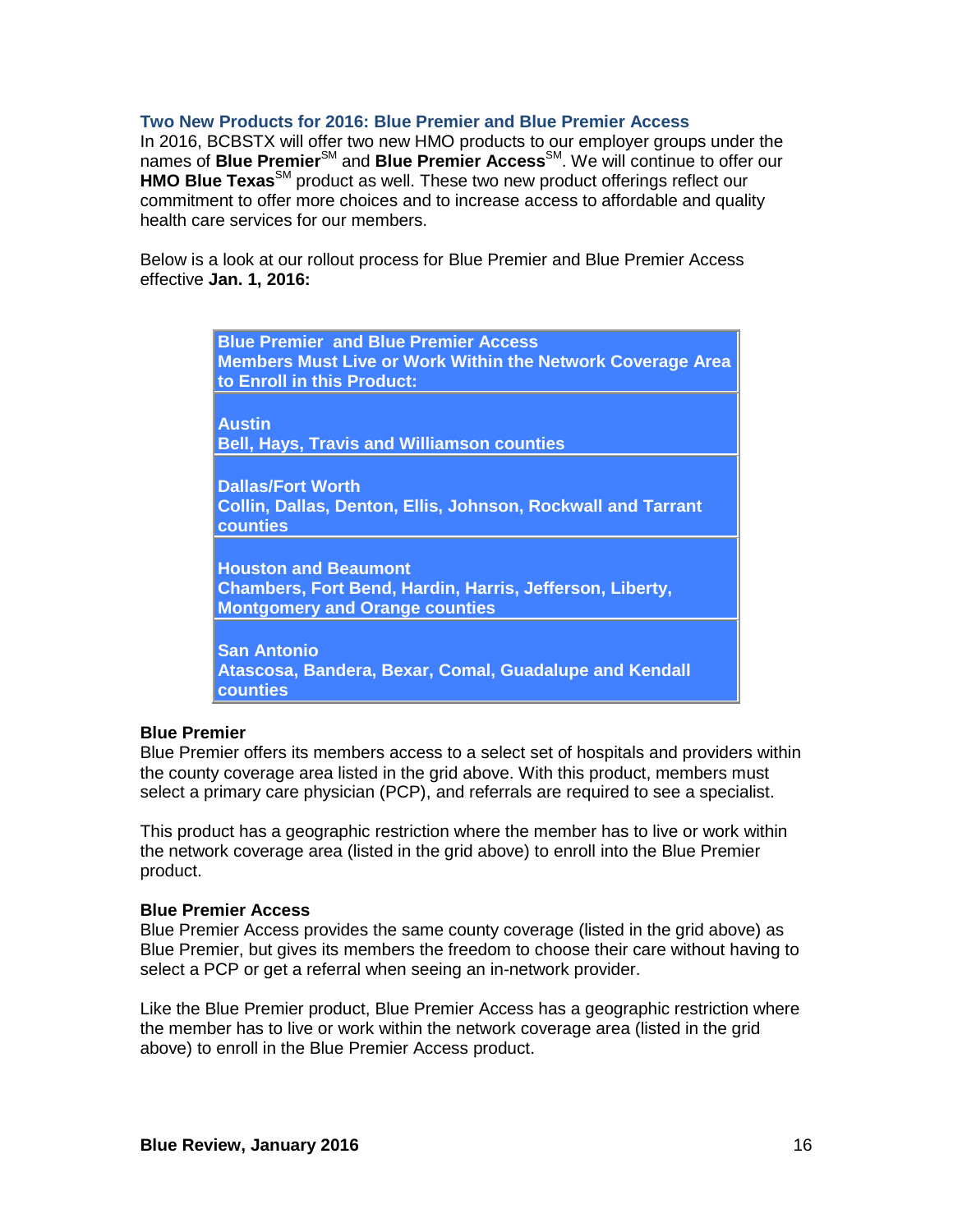Blue Premier and Blue Premier Access will appear on our **Provider Finder<sup>®</sup> under their** respective product names. There is a geographic restriction with this product, so a member must live or work within the network coverage area to enroll in this product.

|                                          | <b>HMO</b><br><b>Blue Texas</b> | <b>Blue</b><br><b>Premier</b> | <b>Blue</b><br><b>Premier Access</b> |
|------------------------------------------|---------------------------------|-------------------------------|--------------------------------------|
| <b>PCP required</b>                      | Yes                             | Yes                           | <b>No</b>                            |
| <b>Referrals required</b>                | Yes                             | Yes                           | <b>No</b>                            |
| <b>Preauthorization</b><br>required      | Yes                             | Yes                           | Yes                                  |
| <b>Out-of-network</b><br><b>benefits</b> | <b>No</b>                       | <b>No</b>                     | <b>No</b>                            |

## **How to Identify Blue Premier and Blue Premier Access Members**

We understand and recognize that this is a new product for you and our members. Here are some tips to assist your staff when scheduling appointments for these members:

**Ask for the name of the product**

The product name, *Blue Premier* or *Blue Premier Access*, appears on the front of the ID card in the lower left corner. You are considered an in-network provider for this patient if you are contracted with Blue Premier (HMH).

- **Ask for the three-letter network code** This code is in red in the lower left on the front of the ID card. The network code for Blue Premier is HMH
- **Alpha prefix code**

Blue Premier – ZGW Blue Premier Access – VCE

Patient [eligibility and benefits](https://www.bcbstx.com/provider/claims/eligibility_and_benefits.html) should be verified prior to every scheduled appointment. Eligibility and benefit quotes include membership verification, coverage status and other important information, such as applicable copayment, coinsurance and deductible amounts. It's strongly recommended that providers **ask to see the member's ID card for current information and photo ID** to guard against medical identity theft. When services may not be covered, members should be notified that they may be billed directly.

Our growing portfolio of product offerings is part of BCBSTX's efforts to meet its goal of increasing access and affordability of health care products to our members and the community that we serve. Making it easier for you and your staff to conduct business with us is equally important. We appreciate your patience, cooperation and support as we all work to adapt to new product options.

If you have questions about Blue Premier in the defined member counties listed above, please call your network representative in those counties at the applicable number below: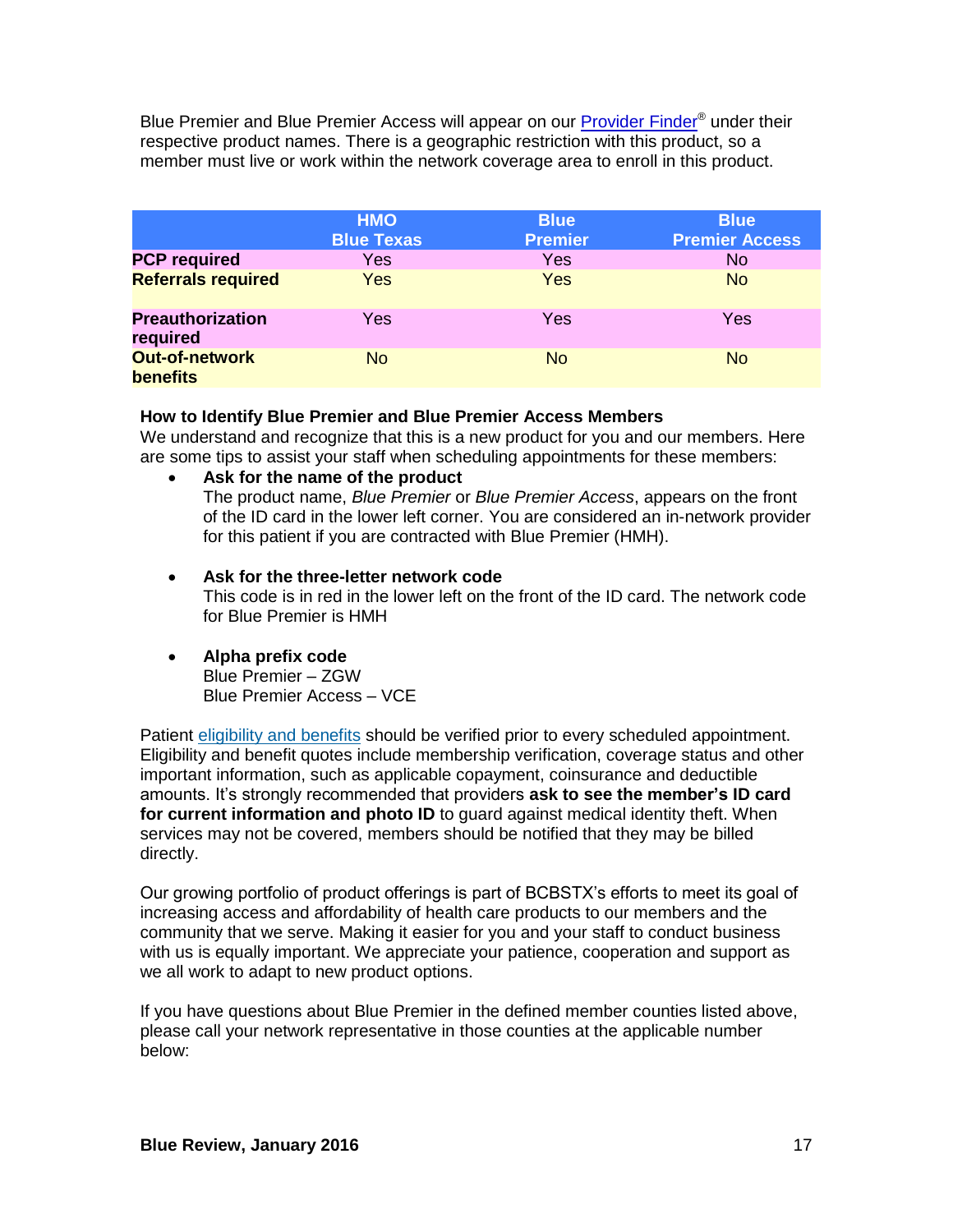| <b>Network Management</b><br><b>Office Locations</b> | <b>Telephone Number</b>       | <b>Fax Number</b> |
|------------------------------------------------------|-------------------------------|-------------------|
| <b>Austin</b>                                        | 512-349-4847                  | 512-349-4853      |
| <b>Dallas</b>                                        | 972-766-8900/<br>800-749-0966 | 972-766-2231      |
| <b>Houston, Beaumont</b>                             | 713-663-1149/<br>800-637-0171 | 713-663-1250      |
| <b>San Antonio</b>                                   | 361-878-1623                  | 361-852-0624      |

# **BCBSTX Implements Changes in Maximum Allowable Fee Schedule**

BCBSTX implemented changes in the maximum allowable fee schedule used for Blue Choice PPO<sup>SM</sup>, HMO Blue Texas<sup>SM</sup>, Blue Advantage HMO<sup>SM</sup> (Independent Provider Network and THE Limited Network only), and ParPlan effective Nov. 1, 2015.

The changes to the maximum allowable fee schedules used for the Blue Cross Medicare Advantage PPO $^{SM}$  and Blue Cross Medicare Advantage HMO $^{SM}$  effective Jan. 1, 2016.

- The methodology used to develop the maximum allowable fee schedule for Blue Choice PPO, HMO Blue Texas and Blue Advantage HMO will be based on 2015 CMS values posted on the CMS website as of Jan. 16, 2015, for those services for which the BCBSTX reimbursement is based on CMS values.
- Geographic Practice Cost Indices (GPCIs) will not be applied to the relative values so the relative values will not differ by Medicare locality.
- Blue Choice PPO, HMO Blue Texas, Blue Advantage HMO and ParPlan relative values will consider the site of service where the service is performed (facility or non-facility).
- The CPT/HCPCS Fee Schedule will be updated quarterly on March 1, June 1, Sept. 1 and Dec. 1 each year.
- The NDC Fee Schedule will continue to be updated monthly.

BCBSTX provides general reimbursement information policies, request forms for allowable fees and fee schedule information. To view this information, visit the [General](http://www.bcbstx.com/provider/gri/index.html)  [Reimbursement Information](http://www.bcbstx.com/provider/gri/index.html) section on the BCBSTX provider website. If you would like to request a sample of maximum allowable fees or if you have any other questions, please contact your Network Management office.

Reimbursement changes will be posted under "Reimbursement Changes and Updates" in the Reimbursement Schedules section on the BCBSTX provider website. The changes will not become effective until at least 90 days from the posting date. The specific effective date will be noted for each change that is posted.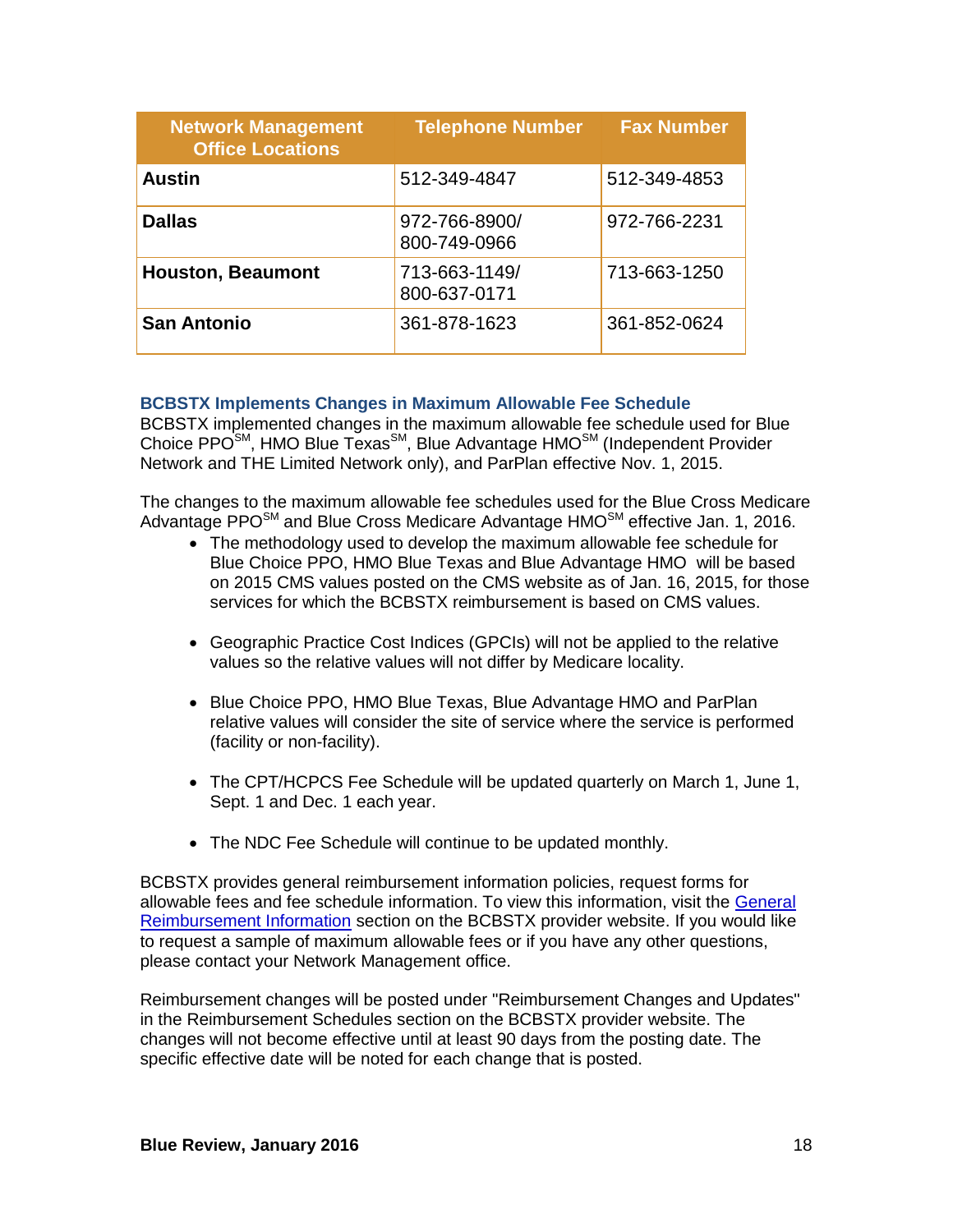# **Blue Choice PPO**SM **Subscriber(s) / Blue Advantage HMOSM Member Rights and Responsibilities**

As a provider for BCBSTX, you are obligated to be aware of subscribers'/members' rights and informed of subscribers' responsibilities. Our health plan subscribers/members may refer to their benefit booklet for a listing of their rights and responsibilities, which are also included below; you can also access these documents on our website at [bcbstx.com.](http://www.bcbstx.com/)

| <b>Rights</b>                                                                                                                                                                                                                                                                                                                              | <b>Responsibilities</b>                                                                                                                                         |
|--------------------------------------------------------------------------------------------------------------------------------------------------------------------------------------------------------------------------------------------------------------------------------------------------------------------------------------------|-----------------------------------------------------------------------------------------------------------------------------------------------------------------|
| Subscriber(s)/Member(s)                                                                                                                                                                                                                                                                                                                    | Subscriber(s)/Member(s)                                                                                                                                         |
| You have the right to:                                                                                                                                                                                                                                                                                                                     | You have the responsibility to:                                                                                                                                 |
| • Receive information<br>about the organization, its<br>services, its practitioners<br>and providers and<br>subscribers' rights and<br>responsibilities.<br>• Make recommendations<br>regarding the<br>organization's<br>subscribers' rights and                                                                                           | Provide, to the extent<br>possible, information that<br>your health benefit plan<br>and practitioner/provider<br>need, in order to provide<br>care.             |
| • Participate with practitioners in<br>making decisions about your<br>health care.                                                                                                                                                                                                                                                         | Follow the plans and<br>instructions for care you<br>have agreed to with your<br>practitioner.                                                                  |
| • Be treated with respect and<br>recognition of your dignity and<br>your right to privacy.<br>• A candid discussion of<br>appropriate or medically<br>necessary treatment options<br>for your condition, regardless<br>of cost or benefit coverage.<br>• Voice complaints or appeals<br>about the organization or the<br>care it provides. | Understand your health<br>$\bullet$<br>problems and participate in<br>the development of mutually<br>agreed upon treatment<br>goals, to the degree<br>possible. |

# **HMO Blue Texas Member Rights & Responsibilities**

**Member Rights – You Have the Right to:**

- Receive information about the organization, its services, its practitioners and providers and members' rights and responsibilities.
- Make recommendations regarding the organization's members' rights and responsibilities policy.
- Participate with practitioners in making decisions about your health care.
- Be treated with respect and recognition of your dignity and your right to privacy.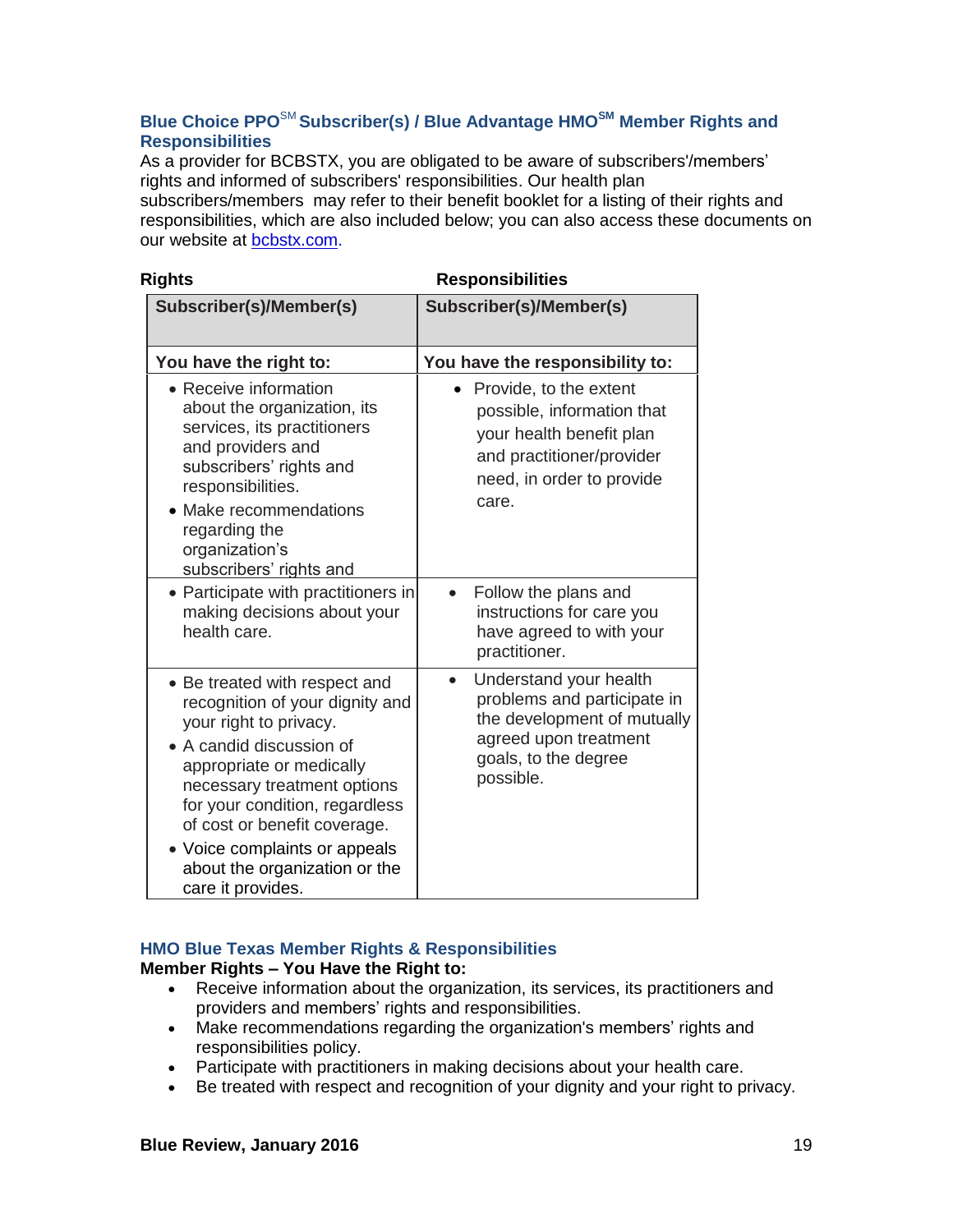- A candid discussion of appropriate or medically necessary treatment options for your condition, regardless of cost or benefit coverage.
- Voice complaints or appeals about the organization or the care it provides.

## **Member Rights – You Have the Responsibility to:**

- Meet all eligibility requirements of your employer and the Health Maintenance Organization (HMO).
- Identify yourself as an HMO member by presenting your ID card and pay the copayment at the time of service for network benefits.
- Establish a physician/patient relationship with your primary care physician (PCP) and seek your PCP's medical advice/referral for network services prior to receiving medical care, unless it is an emergency situation or services are performed by your HMO participating OBGyn.
- Provide, to the extent possible, information that the HMO and practitioner/providers need, in order to care for you. Including changes in your family status, address and phone numbers within 31 days of the change.
- Understand the medications you are taking and receive proper instructions on how to take them.
- Notify your primary care physician or HMO plan within 48 hours or as soon as reasonably possible after receiving emergency care services.
- Communicate complete and accurate medical information to health care providers.
- Call in advance to schedule appointments with your network provider and notify them prior to canceling or rescheduling appointments.
- Read your coverage documents for information about benefits, limitations, and exclusions.
- Ask questions and follow instructions and guidelines given by your provider to achieve and maintain good health.
- Understand your health problems and participate to the degree possible in the development of treatment goals mutually agreed upon between you and your provider.

## **Fee Schedule Updates**

Reimbursement changes and updates for Blue Choice PPO, HMO Blue Texas (Independent Provider Network only) and Blue Advantage HMO practitioners will be posted under Standards and Requirements / General Reimbursement Information / Reimbursement Schedules and Related Information / Professional Schedules section on the BCBSTX provider website at [bcbstx.com/provider.](http://www.bcbstx.com/provider/)

The changes will not become effective until at least 90 days from the posting date. The specific effective date will be noted for each change that is posted. To view this information, visit the [General Reimbursement Information](http://www.bcbstx.com/provider/gri/index.html) section on the BCBSTX provider website. The CPT/HCPCS Fee Schedule will be updated quarterly on March 1, June 1, Sept. 1 and Dec. 1 each year. The NDC Fee Schedule will be updated monthly.

### **After-hours Access Is Required**

BCBSTX requires that primary care physicians, specialty care physicians and professional providers provide urgent care and emergency care or coverage for care 24 hours a day, seven days a week. They must have a verifiable mechanism in place, for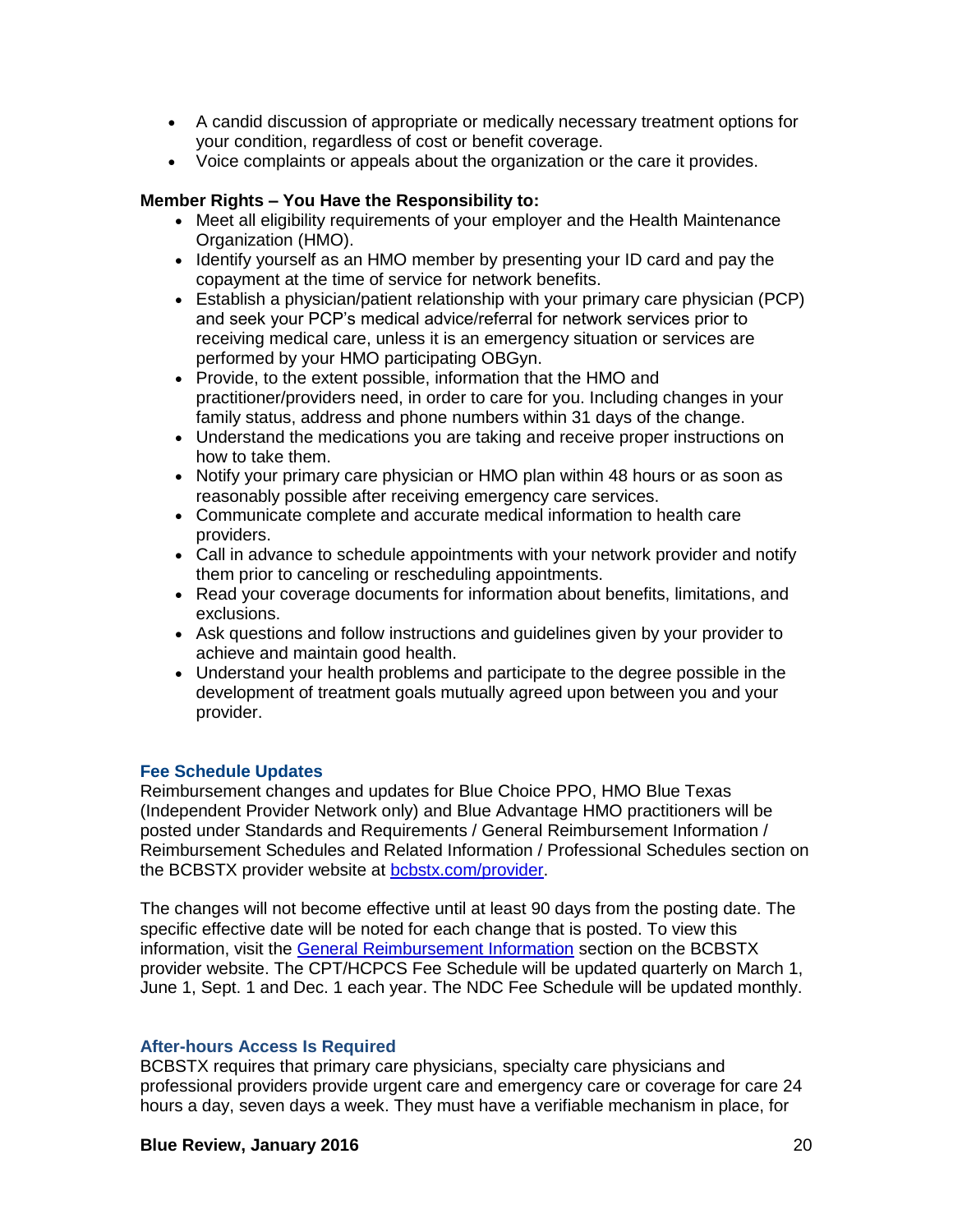immediate response, for directing patients to alternative after-hours care based on the urgency of the patient's need.

## **Acceptable after-hours access mechanisms may include:**

- An answering service that offers to call or page the physician or on-call physician;
- A recorded message that directs the patient to call the answering service and the phone number is provided; or
- A recorded message that directs the patient to call or page the physician or oncall physician and the phone number is provided.

For more detail, [please refer to the provider manuals](http://www.bcbstx.com/provider/gri/index.html) for **Blue Choice PPOSM Physician and Professional Provider** (Section B) and **HMO Blue TexasSM / Blue Advantage HMOSM / Blue Premier Physician, Professional Provider, Facility and Ancillary Provider Manual** (Section B) available in the Education & Reference section of our provider website (note, a password is required).

# **BCBS Medicare Advantage PPO Network Sharing**

# *What is Blue Cross and Blue Shield (BCBS) Medicare Advantage (MA) PPOSM network sharing?*

All BCBS MA PPO Plans participate in reciprocal network sharing. This network sharing will allow all BCBS MA PPO members to obtain in-network benefits when traveling or living in the service area of any other BCBS MA PPO Plan as long as the member sees a contracted BCBS MA PPO provider.

## *What does the BCBS MA PPO network sharing mean to me?*

If you are a contracted BCBS MA PPO provider with Blue Cross and Blue Shield of Texas (BCBSTX) and you see BCBS MA PPO members from other BCBS Plans, these BCBS MA PPO members will be extended the same contractual access to care and will be reimbursed in accordance with your negotiated rate with your Blue Cross and Blue Shield of Texas contract. These BCBS MA PPO members will receive in-network benefits in accordance with their member contract.

If you are not a contracted BCBS MA PPO provider with BCBSTX and you provide services for any BCBS MA PPO members, you will receive the Medicare allowed amount for covered services. For urgent or emergency care, you will be reimbursed at the member's in-network benefit level. Other services will be reimbursed at the out-ofnetwork benefit level.

## *How do I recognize an out-of-area BCBS MA PPO member from one of these Plans participating in the BCBS MA PPO network sharing?*

You can recognize a BCBS MA PPO member when their Blue Cross Blue Shield Member ID card has the following logo:

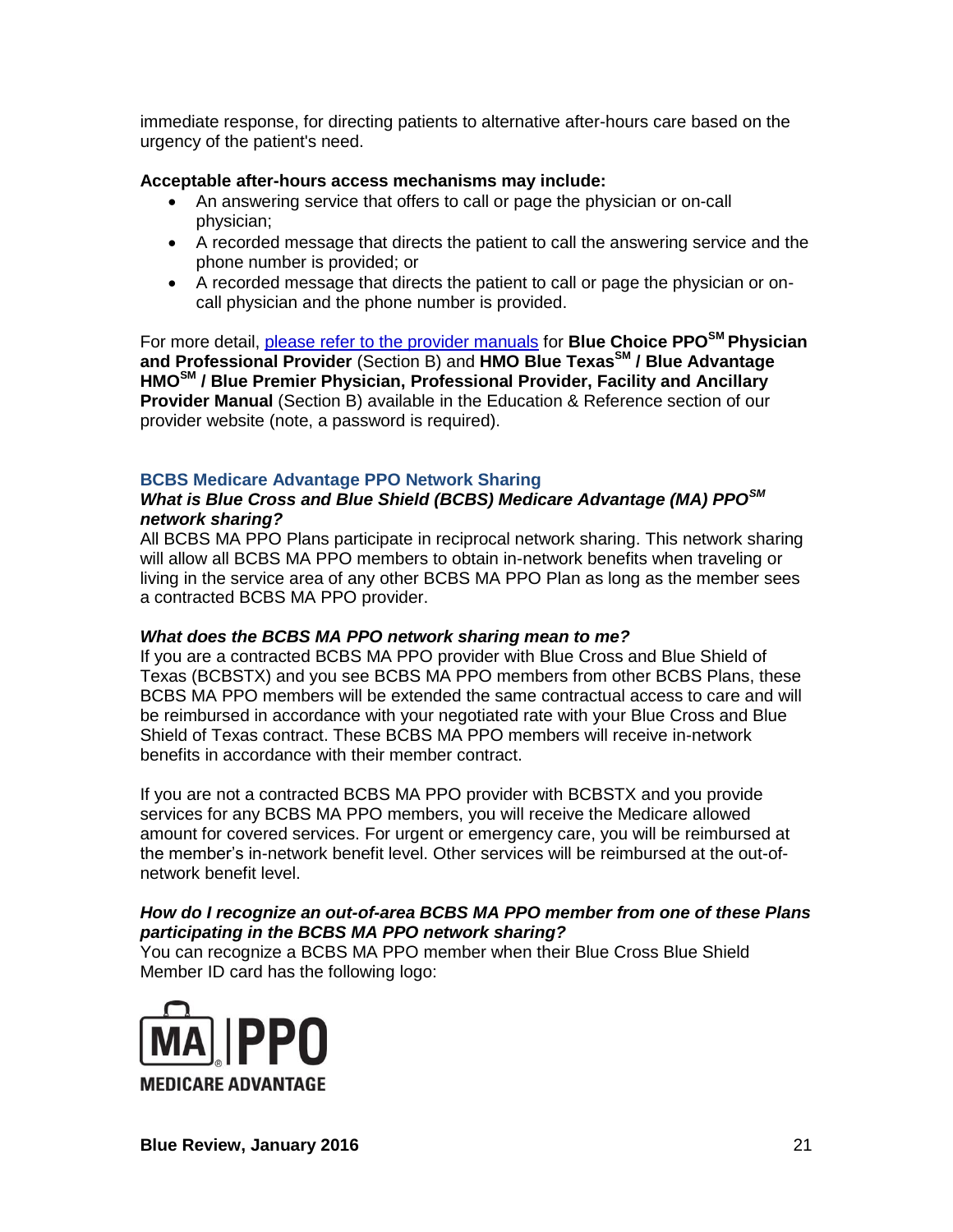The *"MA"* in the suitcase indicates a member who is covered under the BCBS MA PPO network sharing program. BCBS MA PPO members have been asked not to show their standard Medicare ID card when receiving services; instead, members should provide their Blue Cross and/or Blue Shield member ID card.

## *Do I have to provide services to BCBS MA PPO members from these other BCBS Plans?*

If you are a contracted BCBS MA PPO provider with BCBSTX, you should provide the same access to care for BCBS MA members from other BCBS Plans as you do for BCBSTX MA PPO members. You can expect to receive the same contracted rates for such services.

If you are not a BCBS MA PPO contracted provider, you may see BCBS MA PPO members from other BCBS Plans, but you are not required to do so. Should you decide to provide services to BCBS MA PPO members, you will be reimbursed for covered services at the Medicare allowed amount based on where the services were rendered and under the member's out-of-network benefits. For urgent or emergency care, you will be reimbursed at the in-network benefit level.

## *What if my practice is closed to new local BCBS MA PPO members?*

If your practice is closed to new local BCBS MA PPO members, you do not have to provide care for BCBS MA PPO out-of-area members. The same contractual arrangements apply to these out-of-area network sharing members as your local BCBS MA PPO members.

## *How do I verify benefits and eligibility?*

Call BlueCard® Eligibility at 800-676-BLUE (800-676-2583) and provide the BCBS MA PPO member's alpha prefix located on the member's ID card.

You may also submit electronic eligibility requests for BCBS MA PPO members. Follow these three easy steps:

- Log in to the [Availity Portal,](http://www.availity.com/) the [Availity Revenue Cycle Management Portal](https://claims.realmed.com/) or your preferred vendor
- Enter required data elements
- Submit your request

### *Where do I submit the claim?*

You should submit the claim to BCBSTX under your current billing practices. Do not bill Medicare directly for any services rendered to a BCBS MA PPO member.

## *What will I be paid for providing services to these out-of-area BCBS MA PPO network sharing members?*

If you are a BCBS MA PPO contracted provider with BCBSTX, benefits will be based on your contracted BCBS MA PPO rate for providing covered services to BCBS MA PPO members from any BCBS MA PPO Plan. Once you submit the BCBS MA PPO claim, BCBSTX will work with the other Plan to determine benefits and send you the payment.

## *What will I be paid for providing services to other BCBS MA out-of-area members not participating in the BCBS MA PPO Network Sharing?*

When you provide covered services to other BCBS MA PPO out-of-area members not participating in network sharing, benefits will be based on the Medicare allowed amount.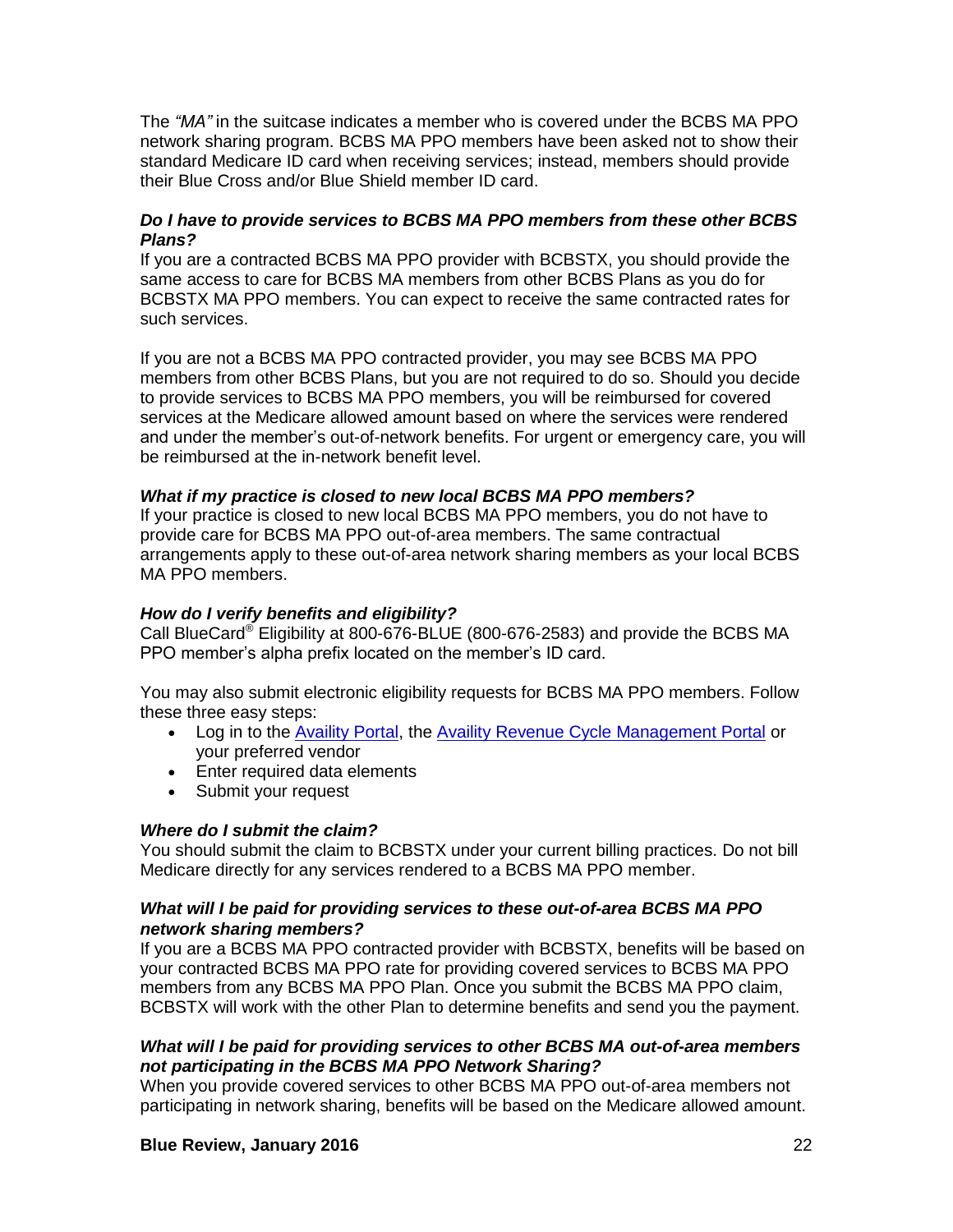Once you submit the BCBS MA PPO claim, BCBSTX will send you the payment. However, these services will be paid under the BCBS MA member's out-of-network benefits unless for urgent or emergency care.

#### *What is the BCBS MA PPO member cost sharing level and co-payments?*

A BCBS MA PPO member cost sharing level and co-payment is based on the BCBS MA PPO member's health plan. You may collect the co-payment amounts from the BCBS MA PPO member at the time of service. To determine the cost sharing and/or copayment amounts, you should call the Eligibility Line at 800-676-BLUE (800-676-2583).

### *May I balance bill the BCBS MA PPO member the difference in my charge and the allowance?*

No, you may not balance bill the BCBS MA PPO member for this difference. Members may be balance billed for any deductibles, co-insurance, and/or co-pays.

#### *What if I disagree with the reimbursement amount I received?*

If there is a question concerning the reimbursement amount, contact Blue Cross Medicare Advantage (PPO) Customer Service at 877-774-8592*.*

#### *Who do I contact if I have a question about BCBS MA PPO network sharing?*

If you have any questions regarding the BCBS MA PPO program or products, contact Blue Cross Medicare Advantage (PPO) Customer Service at 877-774-8592*.*

#### **Medical Record Requests: Include Our Letter as Your Cover Sheet**

When you receive a letter from BCBSTX requesting additional information, such as medical records or certificates of medical necessity, please utilize the letter as a cover sheet when sending the requested information to us.

This letter contains a barcode in the upper right corner to help ensure that the information you send is matched directly to the appropriate file and/or claim. Do not submit a Claim Review form in addition to the letter, as this could delay the review process.

Thank you for your cooperation!

#### **Technical and Professional Components**

**Modifiers 26 and TC:** Modifier 26 denotes professional services for lab and radiological services. Modifier TC denotes technical component for lab and radiological services. These modifiers should be used in conjunction with the appropriate lab and radiological procedures only.

**Note:** When a physician or professional provider performs both the technical and professional service for a lab or radiological procedure, he/she must submit the total service, not each service individually.

#### **Surgical Procedures Performed in the Physician's Office**

When performing surgical procedures in a non-facility setting, the physician and professional provider reimbursement covers the services, equipment, and some of the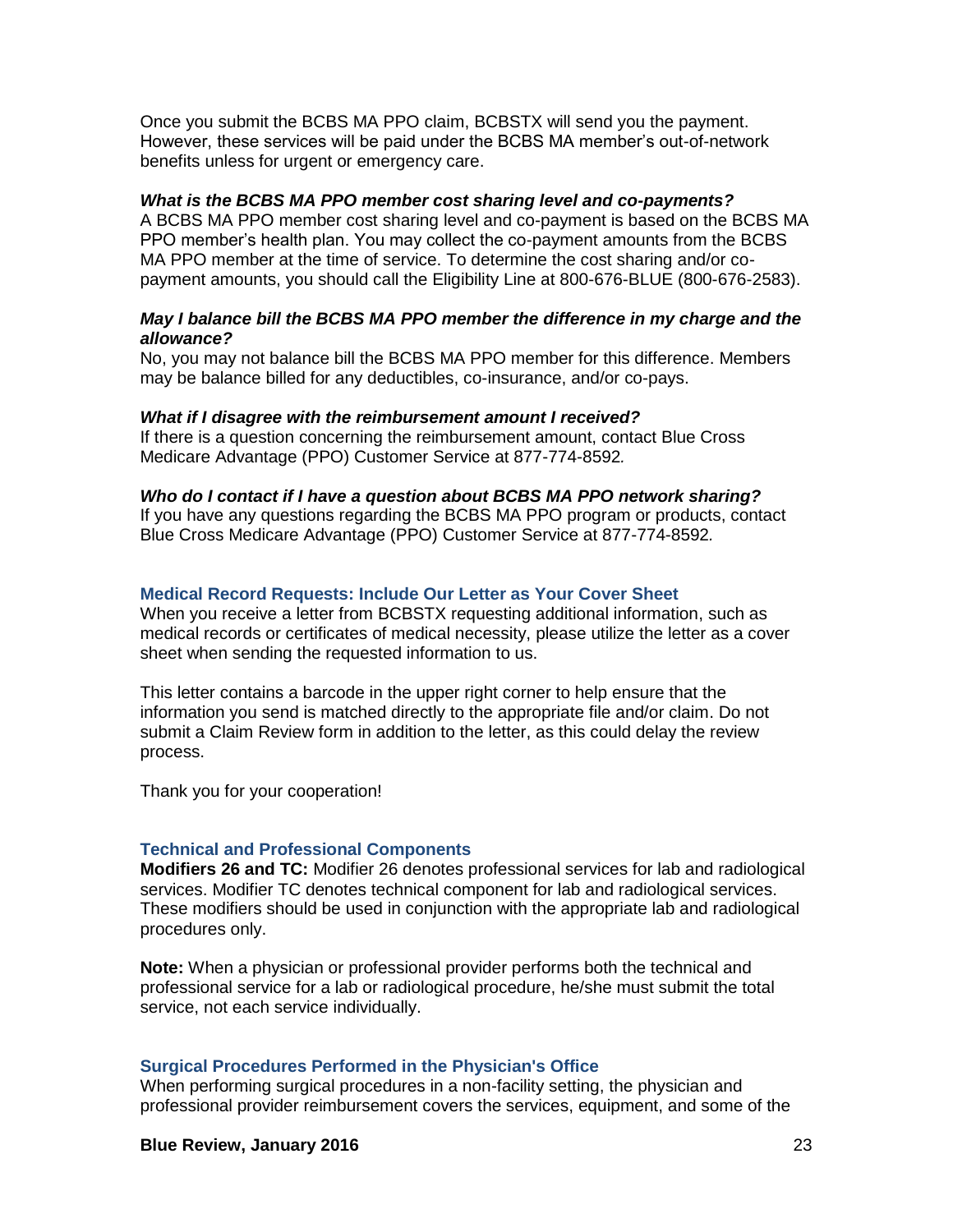supplies needed to perform the surgical procedure when a member receives these services in the physician's or professional provider's office.

Reimbursement will be allowed for some supplies billed in conjunction with a surgical procedure performed in the physician's or professional provider's office. To help determine how coding combinations on a particular claim may be evaluated during the claim adjudication process, you may continue to utilize Clear Claim Connection<sup>TM</sup> (C3). C3 is a free, online reference tool that mirrors the logic behind BCBSTX's code-auditing software. Refer to the BCBSTX provider website at [bcbstx.com/provider](http://www.bcbstx.com/provider/tools/clear_claim_connection.html) for additional information on gaining access to C3.

Please note the physician and professional provider's reimbursement includes surgical equipment that may be owned or supplied by an outside surgical equipment or Durable Medical Equipment (DME) vendor. Claims from the surgical equipment or DME vendor will be denied based on the fact that the global physician reimbursement includes staff and equipment.

### **AIM RQI Reminder**

Physicians and professional providers must contact AIM Specialty Health<sub>®</sub> (AIM) first to obtain a Radiology Quality Initiative (RQI) for Blue Choice  $PPO<sup>SM</sup>$  subscribers when ordering or scheduling the following outpatient, non-emergency diagnostic imaging services when performed in a physician's office, a professional provider's office, the outpatient department of a hospital or a freestanding imaging center:

- CT/CTA
- MRI/MRA
- SPECT/nuclear cardiology study
- PET scan

To obtain a Blue Choice PPO RQI, log into AIM's provider portal at [aimspecialtyhealth.com,](http://www.aimspecialtyhealth.com/) and complete the online questionnaire that identifies the reasons for requesting the exam. If criteria are met, you will receive a RQI. If criteria are not met, or if additional information is needed, the case will automatically be transferred for further clinical evaluation and an AIM nurse will follow up with your office. AIM's *ProviderPortalSM* uses the term "Order" rather than "RQI."

### *Notes:*

1) *Facilities cannot obtain a RQI from AIM on behalf of the ordering physician.* 2) *The RQI program does not apply to Medicare enrollees with BCBSTX Medicare supplement coverage. Medicare enrollees with BCBSTX PPO coverage are included in the program.*

*AIM Specialty Health (AIM) is an operating subsidiary of Anthem, Inc.*

## **Quest Diagnostics, Inc., Is the Exclusive HMO and Preferred Statewide PPO Clinical Reference Lab Provider**

Quest Diagnostics, Inc., is the **exclusive** outpatient clinical reference laboratory provider for HMO Blue Texas<sup>SM</sup> members and Blue Advantage HMO<sup>SM</sup> subscribers,\* and the **preferred statewide** outpatient clinical reference laboratory provider for BCBSTX Blue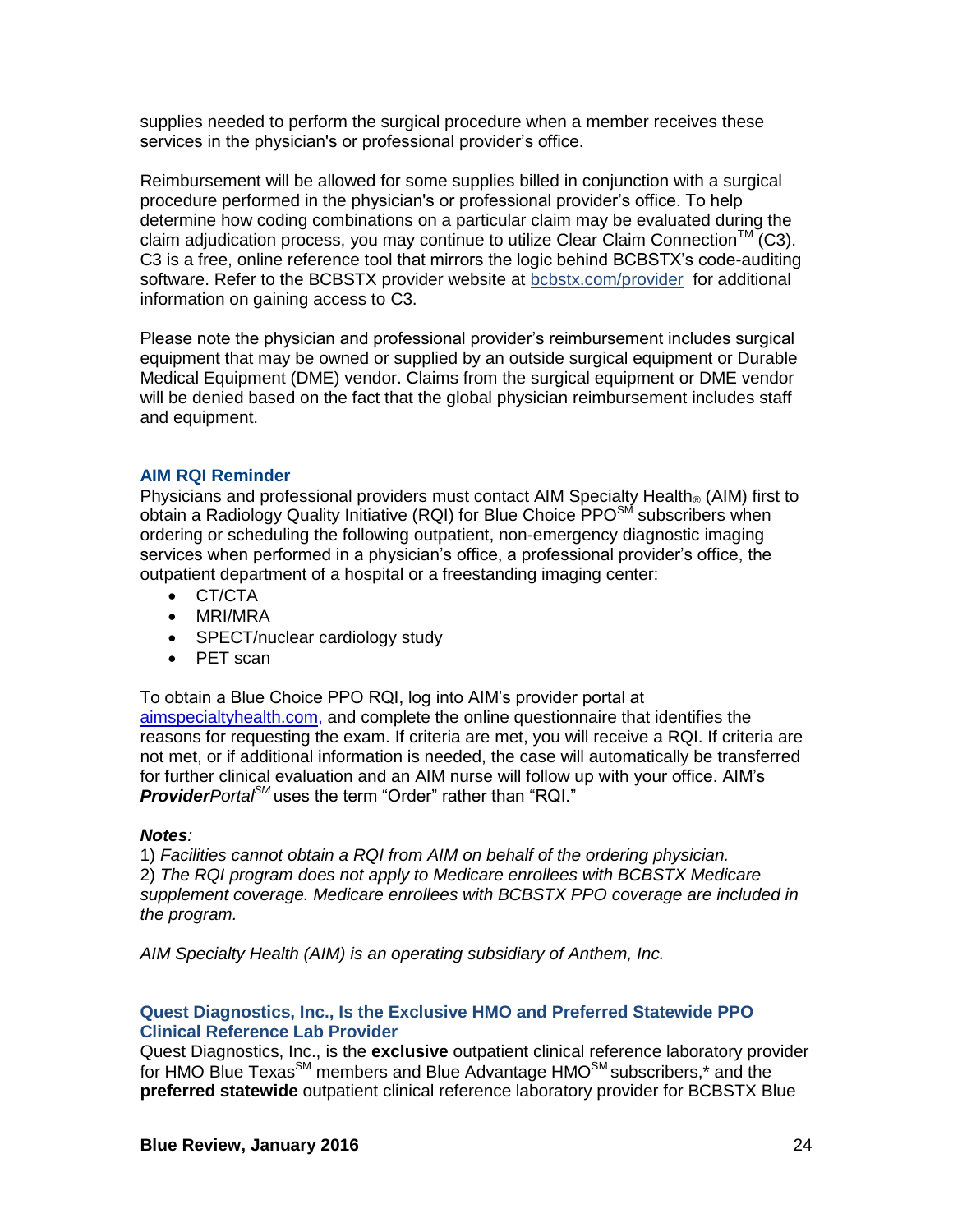Choice  $PPO<sup>SM</sup>$  subscribers. This arrangement excludes lab services provided during emergency room visits, inpatient admissions and outpatient day surgeries (hospital and free-standing ambulatory surgery centers).

## **Quest Diagnostics Offers:**

- On-line scheduling for Quest Diagnostics' Patient Service Center (PSC) locations. To schedule a patient PSC appointment, log onto [QuestDiagnostics.com/patient](http://www.questdiagnostics.com/home/patients) or call **888-277-8772**.
- Convenient patient access to more than 195 patient service locations.
- 24/7 access to electronic lab orders, results and other office solutions through *Care360® Labs and Meds*.

For more information about Quest Diagnostics lab testing solutions or to establish an account, contact your Quest Diagnostics Physician Representative or call **866-MY-QUEST** (866-697-8378).

For physicians and professional providers located in the HMO capitated lab counties, only the lab services/tests indicated on the Reimbursable Lab Services list will be reimbursed on a fee-for-service basis if performed in the physician's or professional provider's office for HMO Blue Texas members. Please note all other lab services/tests performed in the physician's or professional provider's office will not be reimbursed. You can access the county listing and the Reimbursable Lab Services list in the [General](http://www.bcbstx.com/provider/gri/index.html)  [Reimbursement Information section](http://www.bcbstx.com/provider/gri/index.html) located under the Standards and Requirements tab.

*\*Note: Physicians and professional providers who are contracted/affiliated with a capitated IPA/medical group and physicians and professional providers who are not part of a capitated IPA/medical group but who provide services to a member whose PCP is a member of a capitated IPA/medical group must contact the applicable IPA/medical group for instructions regarding outpatient laboratory services.* 

## **Improvements to the Medical Records Process for BlueCard® Claims**

BCBSTX is now able to send medical records electronically to all Blue Cross and/or Blue Shield Plans. This method significantly reduces the time it takes to transmit supporting documentation for BlueCard claims and eliminates lost or misrouted records.

As always, we will request that you submit your medical records to BCBSTX if needed for claims processing.

Requests for medical records from other Blues Plans before rendering services, as part of the preauthorization process, should be submitted directly to the requesting Plan.

### **Pass-through Billing**

BCBSTX does not permit pass-through billing. Pass-through billing occurs when the ordering physician or professional provider requests and bills for a service, but the service is not performed by the ordering physician or professional provider.

The performing physician or professional provider should bill for these services unless otherwise approved by BCBSTX. BCBSTX does not consider the following scenarios to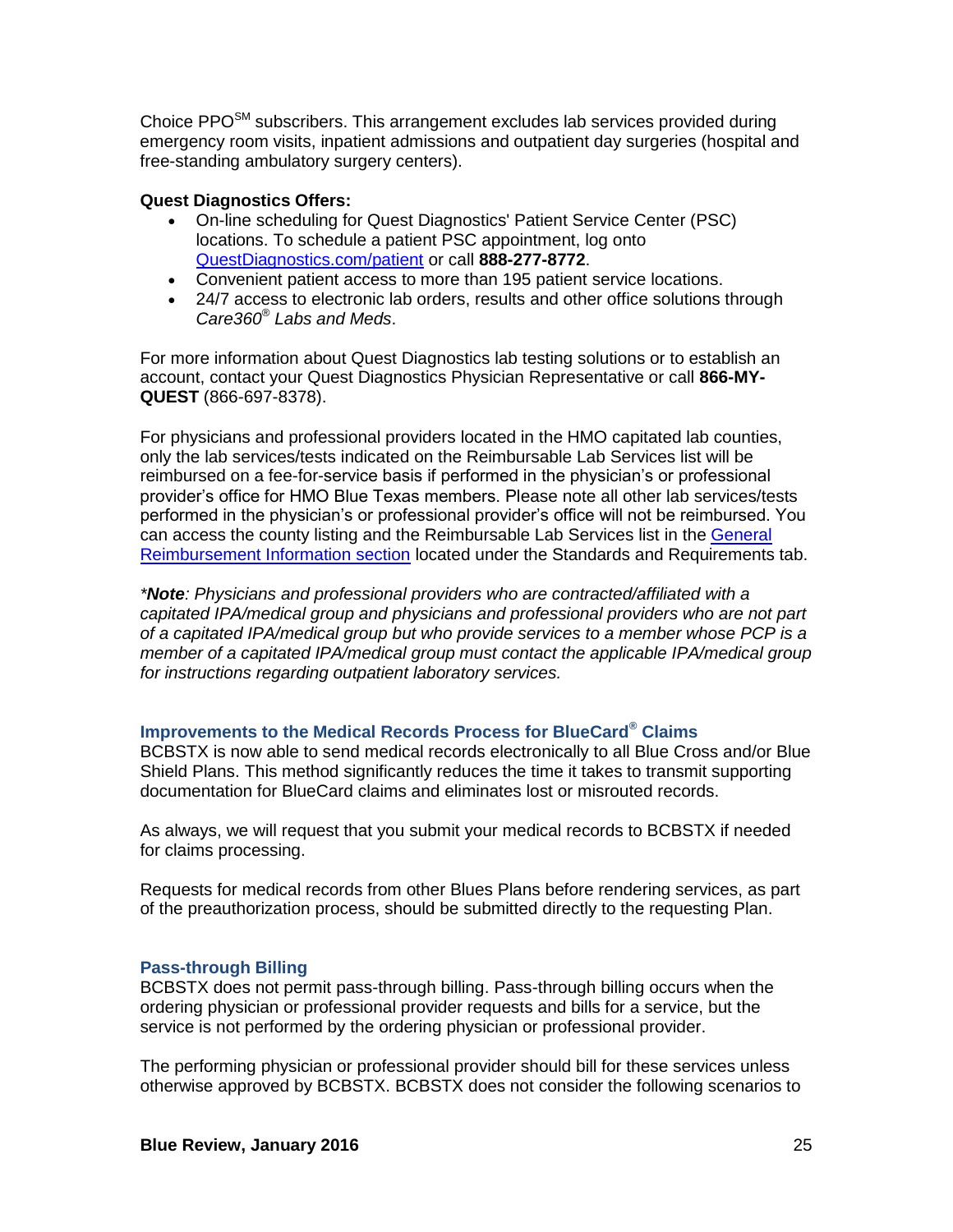be pass-through billing:

- The service of the performing physician or professional provider is performed at the place of service of the ordering provider and is billed by the ordering physician or professional provider.
- The service is provided by an employee of a physician or professional provider (physician assistant, surgical assistant, advanced nurse practitioner, clinical nurse specialist, certified nurse midwife or registered first assistant who is under the direct supervision of the ordering physician or professional provider) and the service is billed by the ordering physician or professional provider.

The following modifiers should be used by the supervising physician when he/she is billing for services rendered by a Physician Assistant (PA), Advanced Practice Nurse (APN) or Certified Registered Nurse First Assistant (CRNFA):

- **• AS modifier:** A physician should use this modifier when billing on behalf of a PA, APN or CRNFA for services provided when the aforementioned providers are acting as an assistant during surgery. (Modifier AS is to be used *ONLY* if they assist at surgery.)
- **• SA modifier:** A supervising physician should use this modifier when billing on behalf of a PA, APN or CRNFA for **non-surgical** services. (Modifier SA is used when the PA, APN, or CRNFA is assisting with any other procedure that *DOES NOT* include surgery.)

## **Contracted Providers Must File Claims**

As a reminder, physicians, facilities, professional providers and ancillary providers must file claims for any covered services rendered to a patient enrolled in a BCBSTX health plan. You may collect the full amounts of any deductible, coinsurance or copayment due and then file the claim with BCBSTX. Arrangements to offer cash discounts to an enrollee in lieu of filing claims with BCBSTX violate the requirements of your provider contract with BCBSTX.

Notwithstanding the foregoing, a provision of the American Recovery and Reinvestment Act changed HIPAA to add a requirement that if a patient self pays for a service in full and directs a provider to not file a claim with the patient's insurer, the provider must comply with that directive and may not file the claim in question. In such an event, you must comply with HIPAA and not file the claim to BCBSTX.

## **Medical Policy Disclosure**

New or revised medical policies, when approved, will be posted on the BCBSTX provider website on the  $1<sup>st</sup>$  or  $15<sup>th</sup>$  day of each month. Those medical policies requiring disclosure will become effective 90 days from the posting date. Medical policies that do not require disclosure will become effective 15 days after the posting date. The specific effective date will be noted for each medical policy that is posted.

To view active and pending medical policies go to [bcbstx.com/provider](http://www.bcbstx.com/provider) and click on the Standards & Requirements tab, then click on the Medical Policies offering. After reading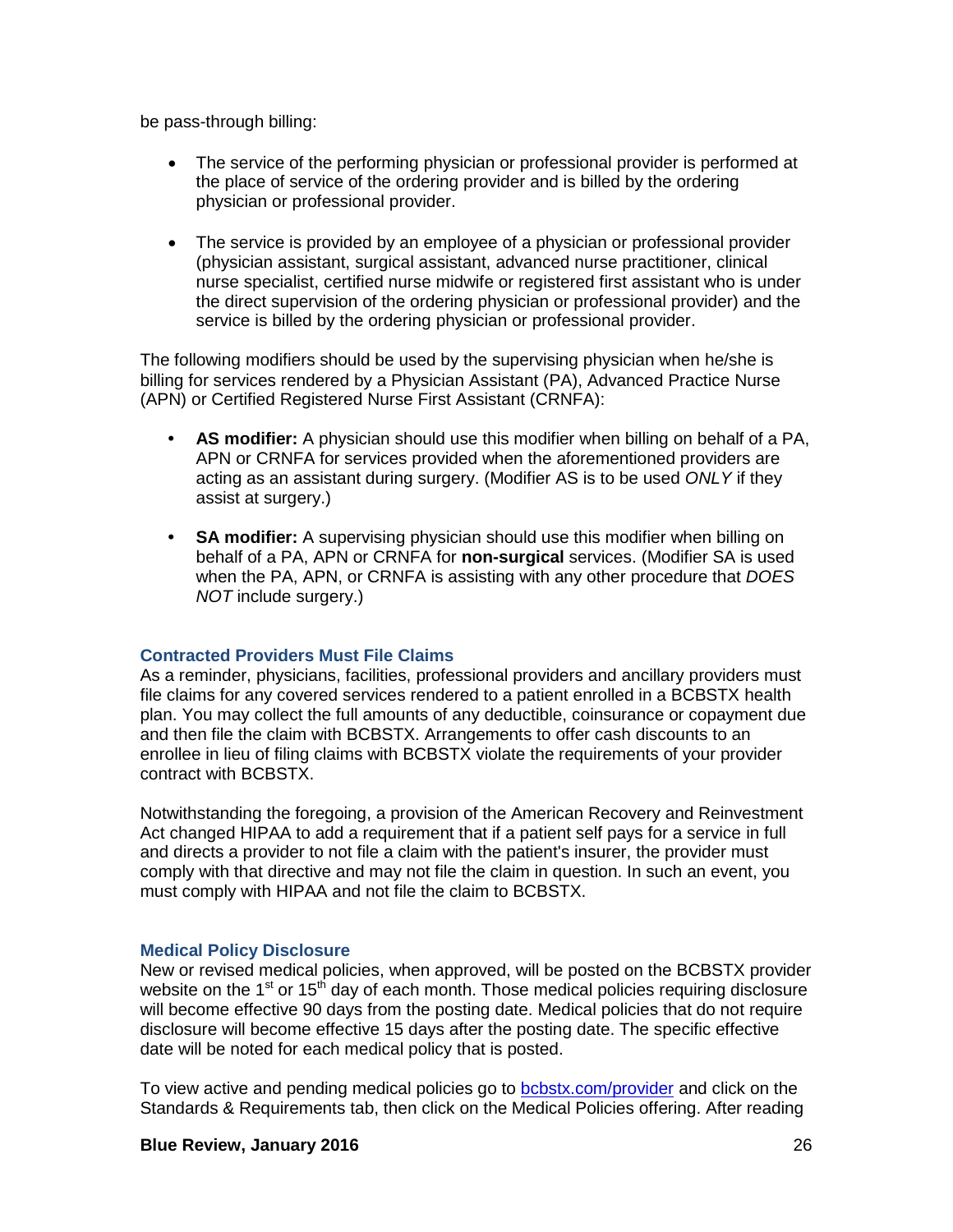and agreeing to the disclaimer, you will then have access to active and pending medical policies.

#### **Draft Medical Policy Review**

In an effort to streamline the medical policy review process, you can view draft medical policies on the BCBSTX provider website and provide your feedback online. If there are any draft medical policies to review, these documents will be made available for your review around the  $1<sup>st</sup>$  and the  $15<sup>th</sup>$  of each month with a review period of approximately two weeks.

To [view draft medical policies](http://www.medicalpolicy.hcsc.net/medicalpolicy/disclaimer?corpEntCd=TX1) go to our provider website and click on the Standards & Requirements tab, then click on the Medical Policies offering. After reading and agreeing to the disclaimer, you will then have access to view any draft medical policies, if available.

#### **No Additional Medical Records Needed**

Physicians and professional providers who have received an approved predetermination (which establishes medical necessity of a service) or have obtained a radiology quality initiative (RQI) from AIM Specialty Health need not submit additional medical records to BCBSTX. In the event that additional medical records are needed to process a claim on file, BCBSTX will request additional medical records at that time.

Predetermination does not guarantee payment. All payments are subject to determination of the insured person's eligibility, payment of required deductibles, copayments and coinsurance amounts, eligibility of charges as covered expenses, application of the exclusions and limitations, and other provisions of the policy at the time services are rendered.

#### **Importance of Obtaining Preauthorization for Initial Stay and Add-on Days**

Preauthorization is required for certain types of care and services. Although BCBSTX participating physicians and professional providers are required to obtain the preauthorization, it is the responsibility of the insured person to confirm that their physician or professional provider obtains preauthorization for services requiring preauthorization. Preauthorization must be obtained for any initial stay in a facility and any additional days or services added on.

If an insured person does not obtain preauthorization for initial facility care or services, or additional days or services added on, the benefit for covered expenses may be reduced.

Preauthorization does not guarantee payment. All payments are subject to determination of the insured person's eligibility, payment of required deductibles, copayments and coinsurance amounts, eligibility of charges as covered expenses, application of the exclusions and limitations, and other provisions of the policy at the time services are rendered.

#### **Avoidance of Delay in Claims Pending COB Information**

BCBSTX receives thousands of claims each month that require unnecessary review for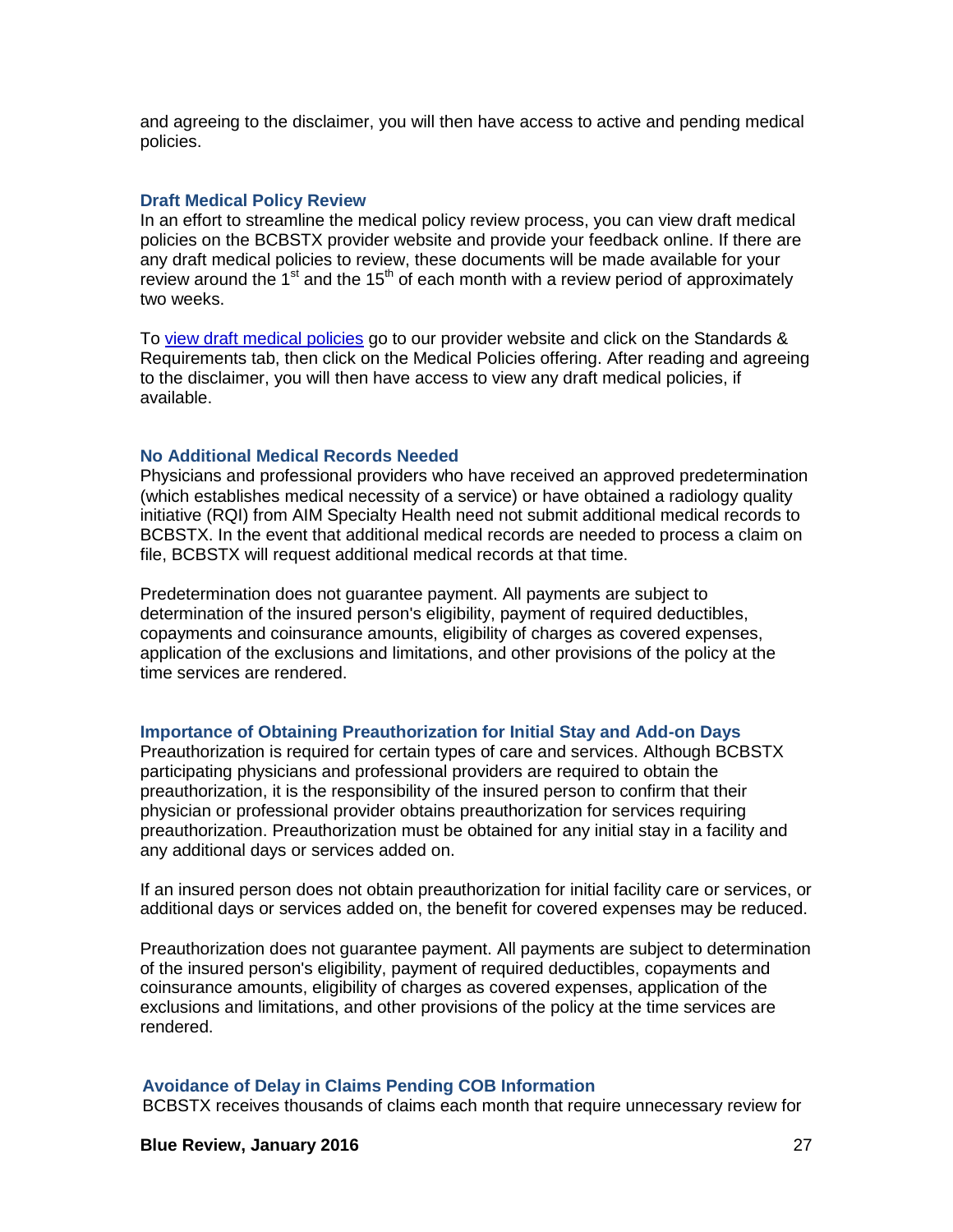coordination of benefits (COB). What that means to our physicians, professional providers, facility and ancillary providers is a possible delay, or even denial of services, pending receipt of the required information from the member/subscriber.

Here are some tips to help prevent claims processing delays when there is only one insurance carrier:

- CMS-1500, box 11-d if there is no secondary insurance carrier, mark the "No" box.
- $\bullet$  Do not place anything in box 9, a through  $d$  this area is reserved for member information for a secondary insurance payer.

It is critical that no information appears in box 11-d or in box 9 a-d if there is only one insurance payer.

### **Billing for Non-covered Services**

As a reminder, contracted physicians, professional providers, facility and ancillary providers may collect payment from members/subscribers for copayments, co-insurance and deductible amounts. The physician, professional provider, facility or ancillary provider may not charge the member/subscriber more than the patient share shown on their provider claim summary (PCS) or electronic remittance advice (ERA).

In the event that BCBSTX determines that a proposed service is not a covered service, the physician, professional provider, facility or ancillary provider must inform the member/subscriber in writing in advance. This will allow the physician, professional, facility or ancillary provider to bill the member/subscriber for the non-covered service rendered.

In no event shall a contracted physician, professional provider, facility or ancillary provider collect payment from the subscriber for identified hospital acquired conditions and/or serious reportable events.

### **Dispensing QVT (Quantity Versus Time) Limits**

To help minimize health risks and to improve the quality of pharmaceutical care, dispensing QVT limits have been placed on select prescription medications. The limits are based upon the U.S. Federal Drug Administration and medical guidelines as well as the drug manufacturer's package insert.

Access the [2015 Standard Drug List Dispensing Limits](http://www.bcbstx.com/pdf/rx/rx_dispensing_limits_std_tx.pdf) and [2015 Generics Plus Drug](http://www.bcbstx.com/pdf/rx/rx_dispensing_limits_gen_tx.pdf)  [List Dispensing Limits](http://www.bcbstx.com/pdf/rx/rx_dispensing_limits_gen_tx.pdf) documents online.

#### **Prescription Drug Lists**

Throughout the year, the BCBSTX Clinical Pharmacy Department team frequently reviews the prescription drug lists. Tier placement decisions for each drug on the list follow a precise process, with several committees reviewing efficacy, safety and cost of each drug.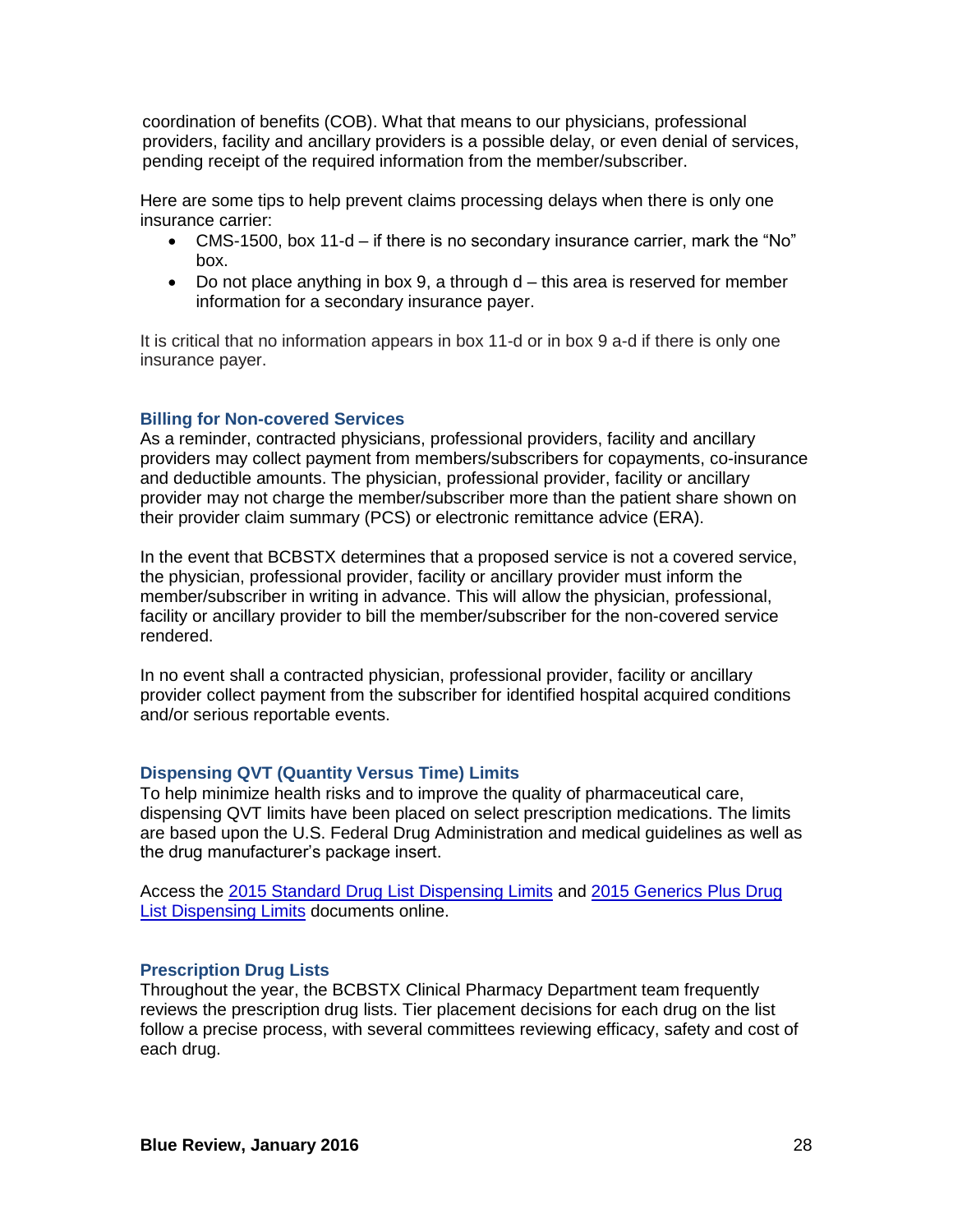For the 2015 drug updates, visit the BCBSTX provider website under the Pharmacy Program tab, or follow this link: [bcbstx.com/provider/pharmacy/index.html](http://www.bcbstx.com/provider/pharmacy/index.html) and click on the [Rx List/Prescribing Guides](http://www.bcbstx.com/provider/pharmacy/rx_list.html) offering in the left-side navigation list.

## **Are Utilization Management Decisions Financially Influenced?**

BCBSTX is dedicated to serving our customers through the provision of health care coverage and related benefit services. BCBSTX prohibits decisions based on financial incentives – utilization management decisions are based on appropriateness of care and service and existence of coverage.

BCBSTX does not specifically reward practitioners or clinicians for issuing denials of coverage, nor is there compensation based on the number or frequency of telephone calls or other contacts that occur with health care providers, members or subscribers. Financial incentives for utilization management decision makers do not encourage decisions that result in underutilization.

## **Contact Us**

[Access a directory](http://www.bcbstx.com/provider/contact_us.html) of BCBSTX contacts.

### **Update Your Contact Information**

Accurate provider directories are an important part of providing BCBSTX members/subscribers with the information they need to manage their health.

To update your contact information, please submit your correspondence via:

- fax: 972-231-9664
- mail: P.O. Box 650267, Dallas, TX, 75265-0267

You should submit all changes at least 30 days in advance of the effective date of change.

If your specialty, practice information/status or board certification is not correct on the BCBSTX [Provider Finder](http://www.bcbstx.com/find-a-doctor-or-hospital)**®** , or if you would like to have a subspecialty added, please contact your Network Management office.

In addition, BCBSTX periodically identifies providers who have not submitted claims for a period of one year. We make an effort to contact each provider to confirm their information. If the provider does not respond, we will initiate a network termination. Similarly, BCBSTX will inactivate any tax identification numbers (TINs) under which there have been no claims submitted for a period of one year.

Blue Review is published for Blue Choice PPO<sup>SM</sup>, HMO Blue Texas<sup>SM</sup>, Blue Cross Medicare Advantage (PPO)<sup>SM</sup>, Blue Cross Medicare Advantage (HMO)<sup>SM</sup>, Blue Advantage HMO<sup>SM</sup>, Blue Premier and ParPlan contracting physicians and other health care providers. To contact the editor, email BlueReviewEditor@bcbstx.com.

The information provided in *Blue Review* does not constitute a summary of benefits, and all benefit information should be confirmed or determined by calling the customer service telephone number listed on the back of the member ID card.